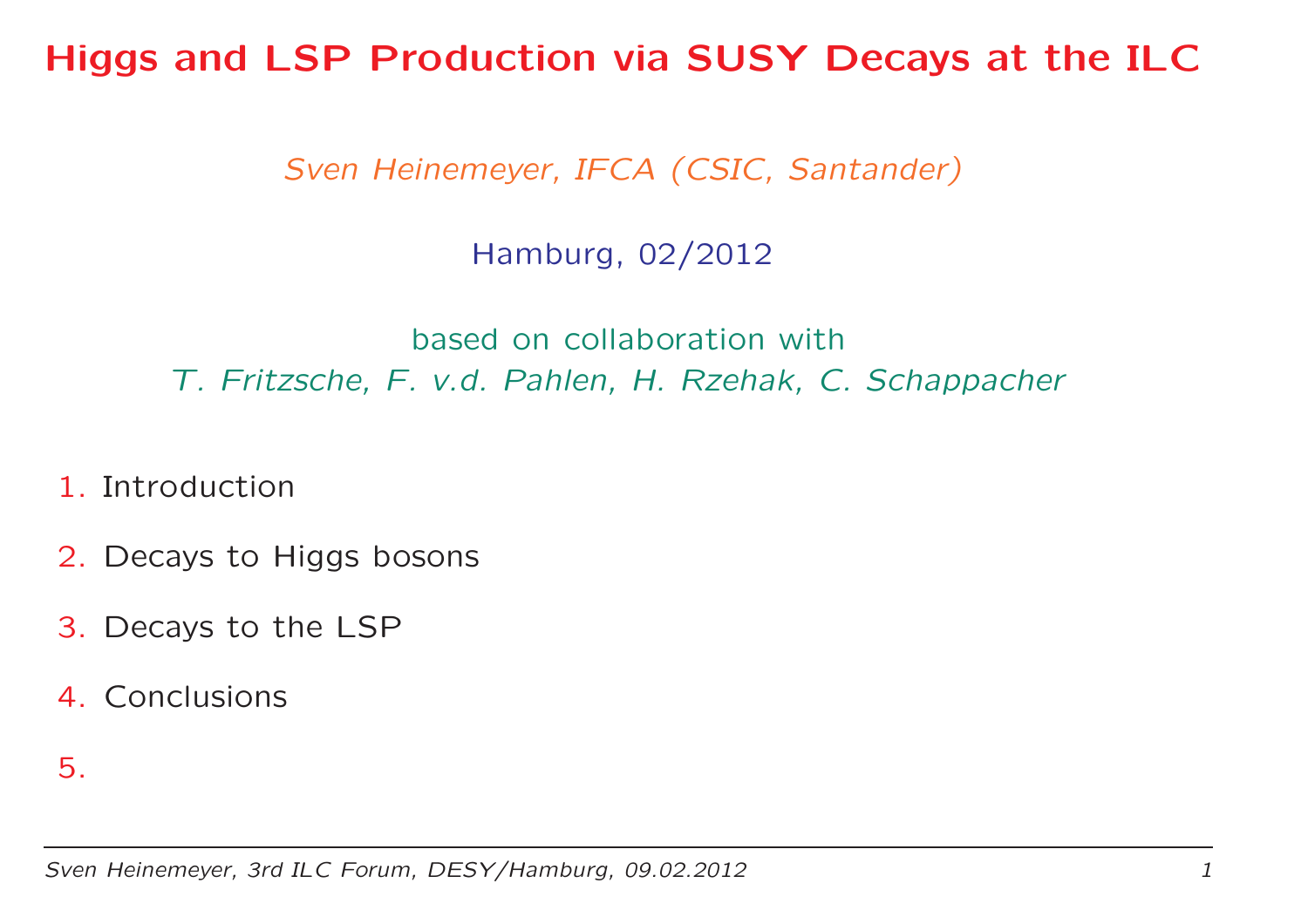Higgs and LSP Production via SUSY Decays at the ILC

Sven Heinemeyer, IFCA (CSIC, Santander)

Hamburg, 02/2012

based on collaboration with T. Fritzsche, F. v.d. Pahlen, H. Rzehak, C. Schappacher

- 1. Introduction
- 2. Decays to Higgs bosons
- 3. Decays to the LSP
- 4. Conclusions

5. Reminder of GigaZ based on a collaboration with *G. Weiglein*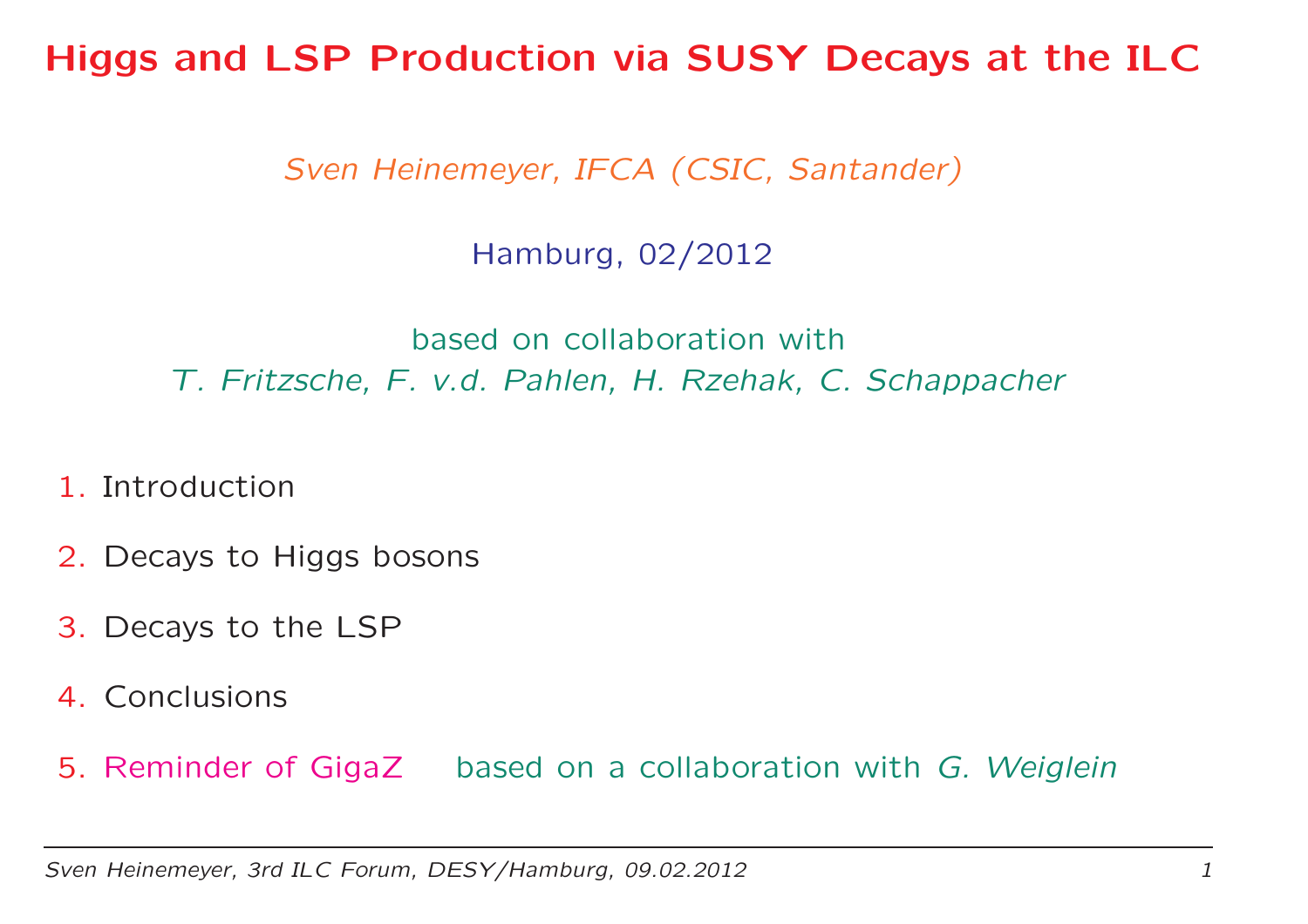## 1. Introduction

Production of SUSY particles at the ILC:

$$
e^+e^- \to \tilde{t}_2 \, \tilde{t}_1^\dagger \to h \, \tilde{t}_1 \, \tilde{t}_1^\dagger \to h \, t \, \tilde{\chi}_1^0 \, \tilde{t} \, \tilde{\chi}_1^0
$$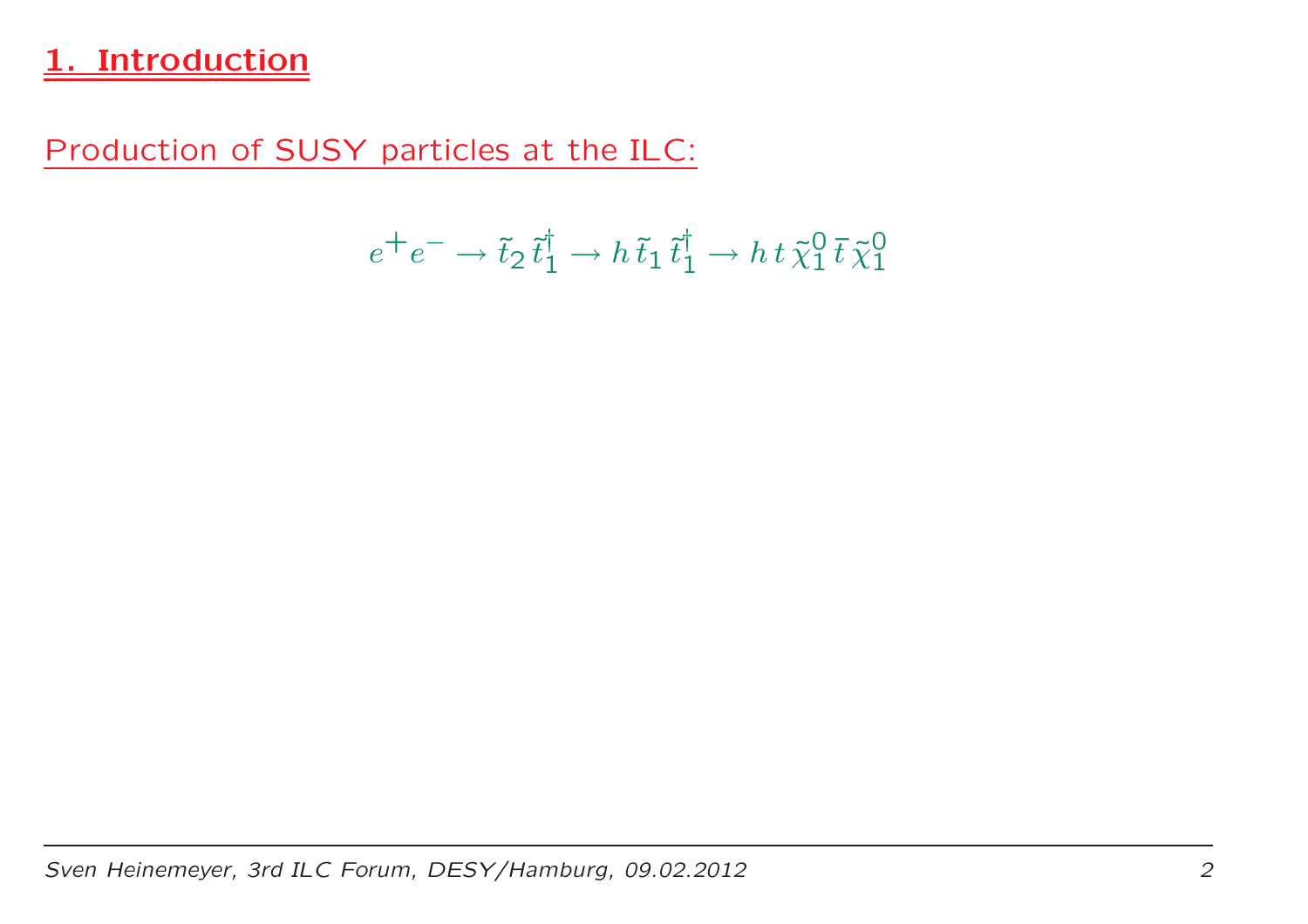## 1. Introduction

Production of SUSY particles at the ILC:

$$
e^+e^- \to \tilde{t}_2 \, \tilde{t}_1^\dagger \to h \, \tilde{t}_1 \, \tilde{t}_1^\dagger \to h \, t \, \tilde{\chi}_1^0 \, \tilde{t} \, \tilde{\chi}_1^0
$$

Possible: production of Higgs bosons:  $\tilde{t}_2 \rightarrow \tilde{t}_1 h_i$ , ...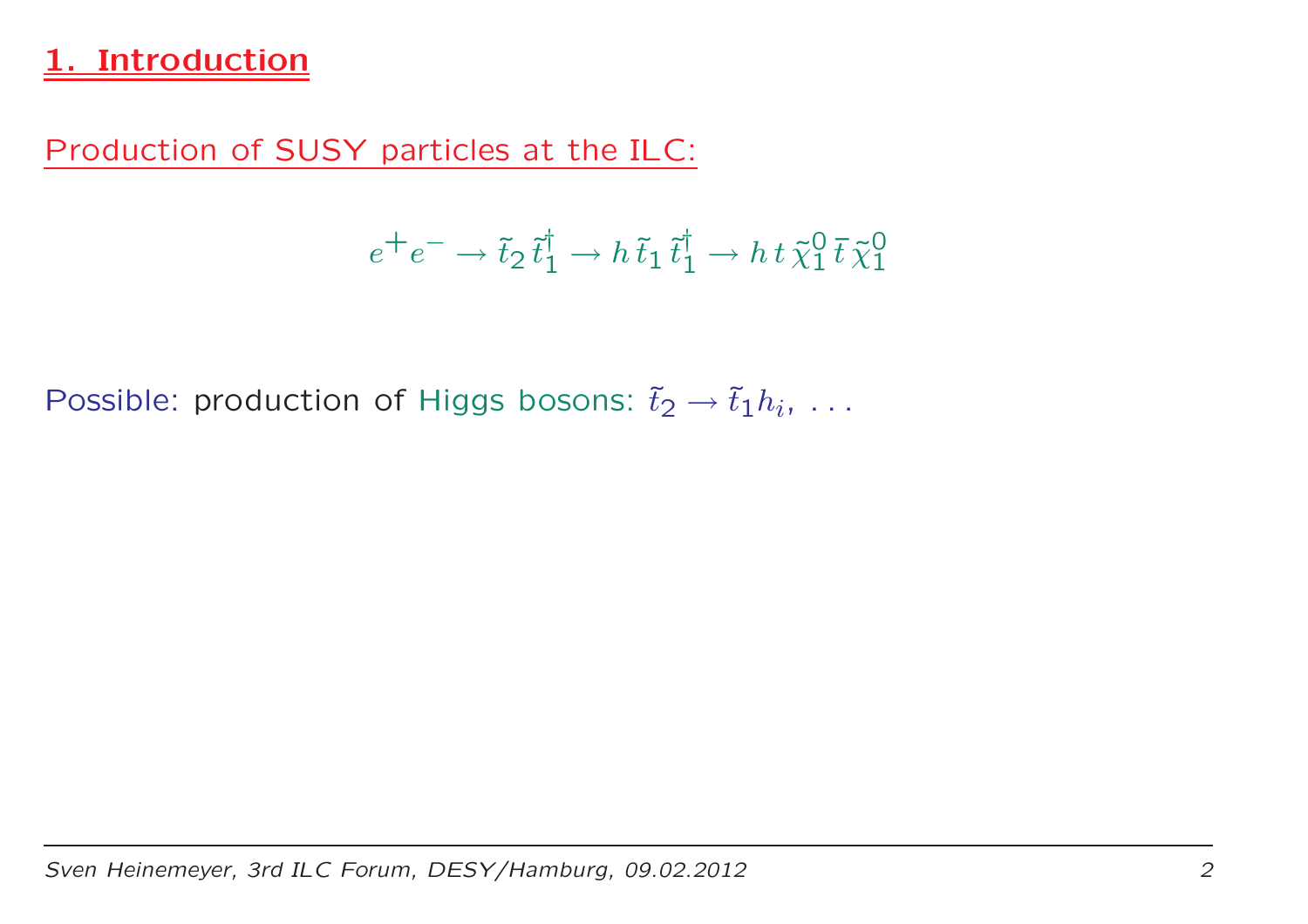## **Introduction**

Production of SUSY particles at the ILC:

$$
e^+e^- \to \tilde{t}_2 \, \tilde{t}_1^\dagger \to h \, \tilde{t}_1 \, \tilde{t}_1^\dagger \to h \, t \, \tilde{\chi}_1^0 \, \tilde{t} \, \tilde{\chi}_1^0
$$

Possible: production of Higgs bosons:  $\tilde{t}_2 \rightarrow \tilde{t}_1 h_i$ , ...

Always: production of the lightest SUSY particle:  ${\tilde\chi_1^0}$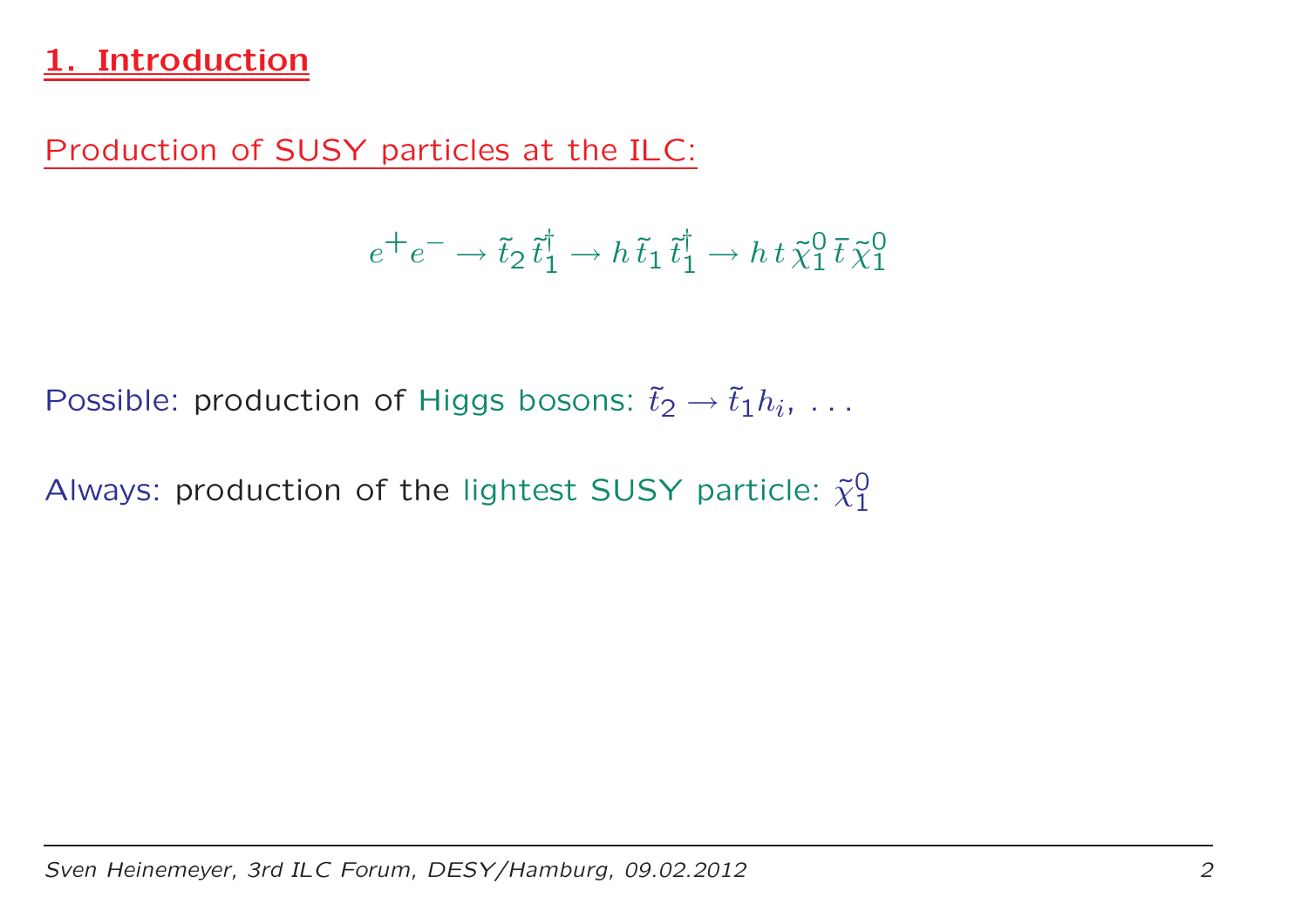## **Introduction**

Production of SUSY particles at the ILC:

$$
e^+e^- \to \tilde{t}_2 \, \tilde{t}_1^\dagger \to h \, \tilde{t}_1 \, \tilde{t}_1^\dagger \to h \, t \, \tilde{\chi}_1^0 \, \tilde{t} \, \tilde{\chi}_1^0
$$

Possible: production of Higgs bosons:  $\tilde{t}_2 \rightarrow \tilde{t}_1 h_i$ , ...

Always: production of the lightest SUSY particle:  ${\tilde\chi_1^0}$ 

⇒ important source for information on Higgs, LSP<br>→ precision prediction (at least) of PP's nesessary  $\Rightarrow$  precision prediction (at least) of BR's necessary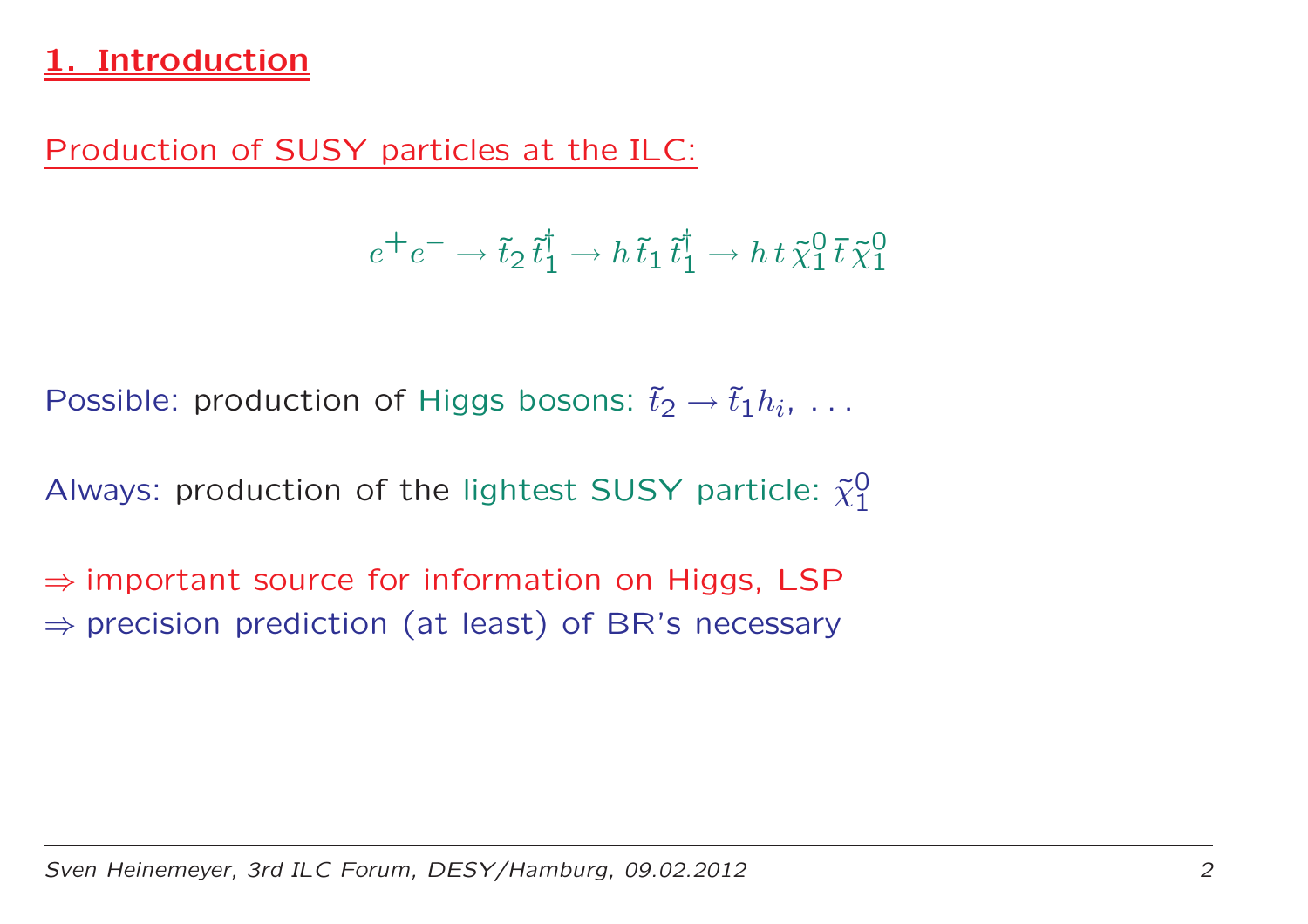Enlarged Higgs sector: Two Higgs doublets

$$
H_1 = \begin{pmatrix} H_1^1 \\ H_1^2 \end{pmatrix} = \begin{pmatrix} v_1 + (\phi_1 + i\chi_1)/\sqrt{2} \\ \phi_1^- \end{pmatrix}
$$

$$
H_2 = \begin{pmatrix} H_2^1 \\ H_2^2 \end{pmatrix} = \begin{pmatrix} \phi_2^+ \\ v_2 + (\phi_2 + i\chi_2)/\sqrt{2} \end{pmatrix}
$$

 $V=m$ 2 $^{2}_{1}H_{1}\bar{H}_{1}+m$ 2 $\frac{2}{2}H_2\bar{H}_2-m$ 2 $\frac{2}{12}(\epsilon_{ab}H_1^a)$  $^a_1H^b_2$  2 $\frac{1}{2} + h.c.$ 

$$
+\frac{g^{\prime 2}+g^2}{8}(H_1\bar{H}_1-H_2\bar{H}_2)^2+\frac{g^2}{2}|H_1\bar{H}_2|^2
$$

gauge couplings, in contrast to SM

physical states:  $h^{\mathsf{O}}, H^{\mathsf{O}}, A^{\mathsf{O}}, H^{\pm}$ 

Goldstone bosons:  $G^\mathbf{0},G^\pm$ 

Input parameters: (to be determined experimentally)

$$
\tan \beta = \frac{v_2}{v_1}, \qquad M_A^2 = -m_{12}^2(\tan \beta + \cot \beta)
$$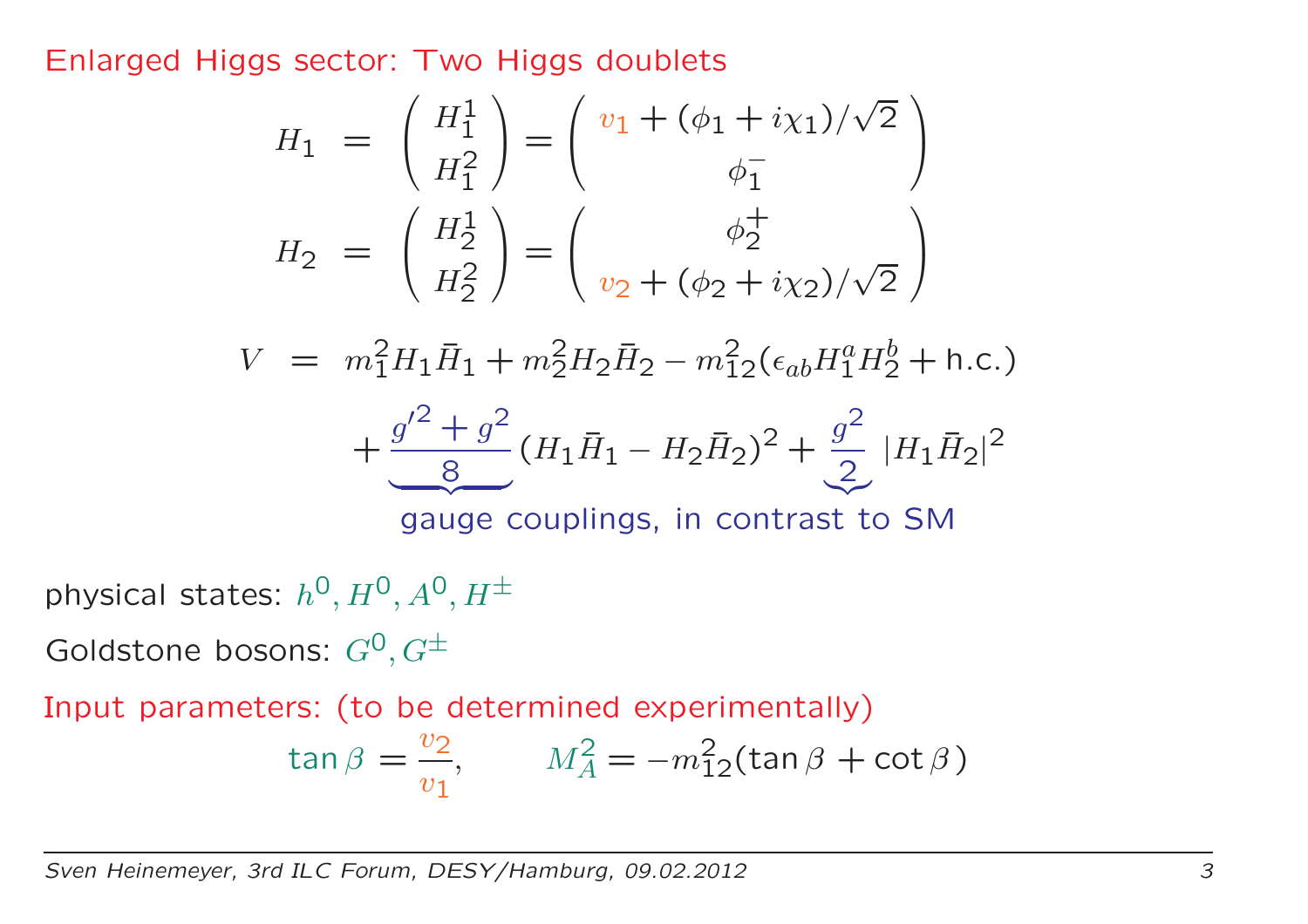Enlarged Higgs sector: Two Higgs doublets with  ${\cal{CP}}$  violation

$$
H_1 = \begin{pmatrix} H_1^1 \\ H_1^2 \end{pmatrix} = \begin{pmatrix} v_1 + (\phi_1 + i\chi_1)/\sqrt{2} \\ \phi_1^- \end{pmatrix}
$$

$$
H_2 = \begin{pmatrix} H_2^1 \\ H_2^2 \end{pmatrix} = \begin{pmatrix} \phi_2^+ \\ v_2 + (\phi_2 + i\chi_2)/\sqrt{2} \end{pmatrix} e^{i\xi}
$$

 $V=m$ 2 $^{2}_{1}H_{1}\bar{H}_{1}+m$ 2 $\frac{2}{2}H_2\bar{H}_2-m$ 2 $\frac{2}{12}(\epsilon_{ab}H_1^a)$  $^a_1H^b_2$  2 $\frac{1}{2} + h.c.$ 

$$
+\frac{g'^2+g^2}{8}(H_1\bar{H}_1-H_2\bar{H}_2)^2+\frac{g^2}{2}|H_1\bar{H}_2|^2
$$

gauge couplings, in contrast to SM

physical states:  $h^{\mathsf{O}}, H^{\mathsf{O}}, A^{\mathsf{O}}, H^{\pm}$ 

2  ${\cal{CP}}$ -violating phases:  $\xi$ , arg $(m_{12}) \Rightarrow$  can be set/rotated to zero

Input parameters: (to be determined experimentally)

$$
\tan \beta = \frac{v_2}{v_1}, \qquad M_{H^{\pm}}^2
$$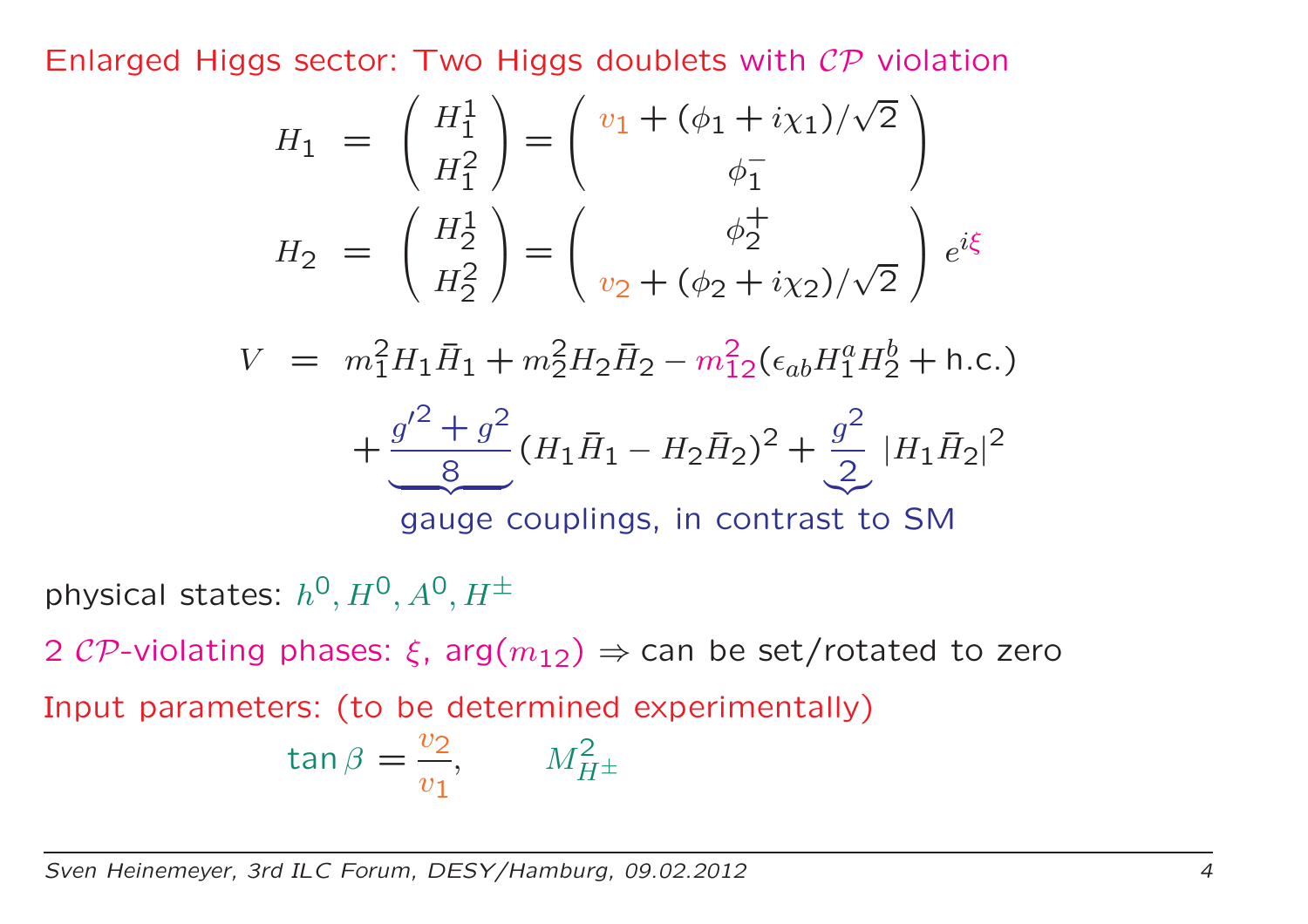### Complex parameters:

- $\mu$  : Higgsino mass parameter
- $A_{t,b,\tau}$  : trilinear couplings  $\Rightarrow X_{t,b,\tau} = A_{t,b} \mu^* \{ \cot \beta, \tan \beta \}$  complex
- $M_{1,2}$  : gaugino mass parameter (one phase can be eliminated)
- $m_{\tilde{g}}$  : gluino mass
- $\Rightarrow$  can induce  ${\cal{CP}}$ -violating effects

Effects of complex parameters in the Higgs sector:

Complex parameters enter via loop corrections:

Result:

$$
(A,H,h)\rightarrow (h_3,h_2,h_1(=\phi))
$$

with

$$
M_{h_3} > M_{h_2} > M_{h_1}
$$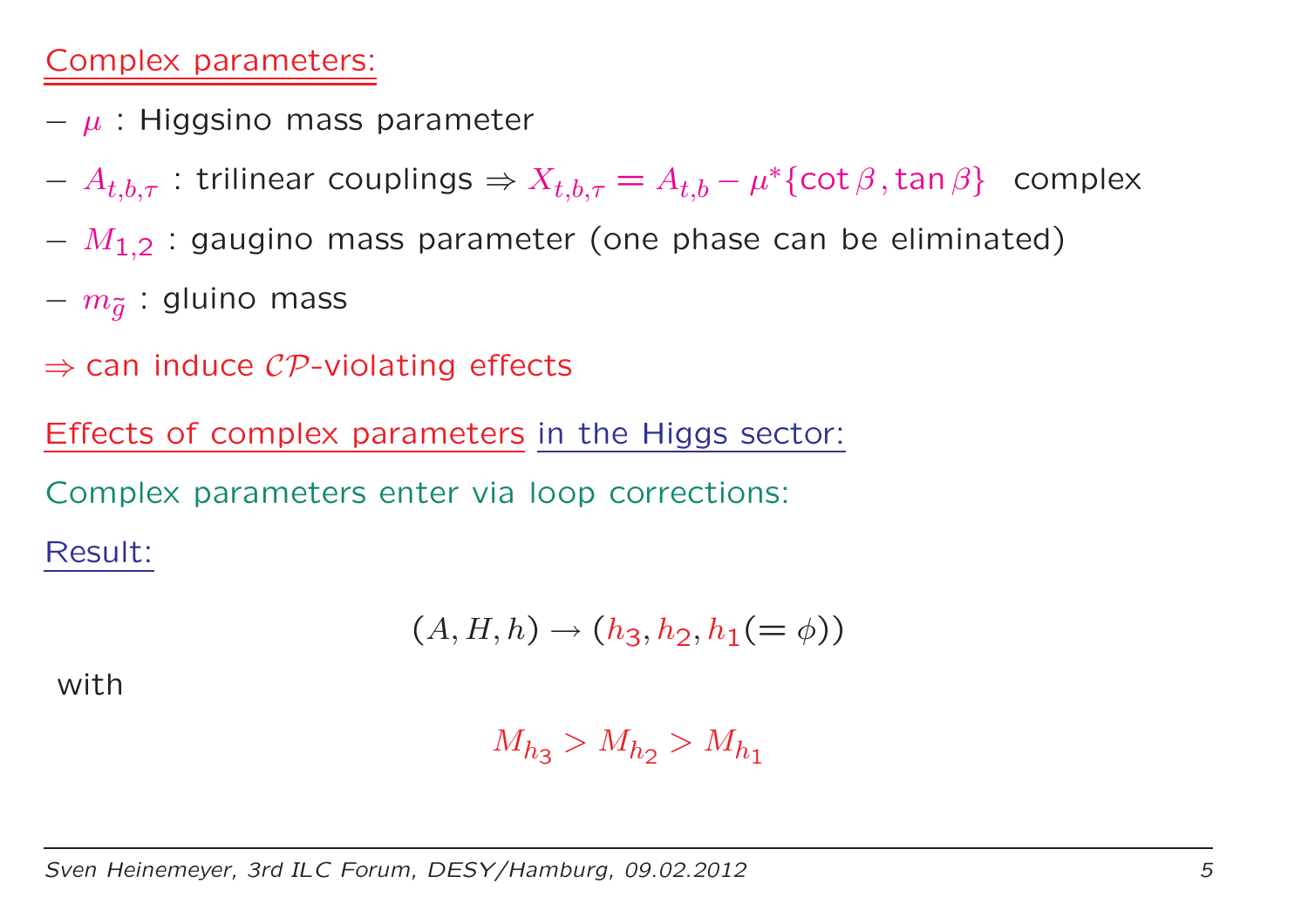## More on complex phases:  $\tilde{t}/\tilde{b}$  sector of the MSSM:

Stop, sbottom mass matrices ( $X_t = A_t - \mu^*/\tan\beta$ ,  $X_b = A_b - \mu^* \tan\beta$ ):

$$
\mathbf{M}_{\tilde{t}}^2 = \begin{pmatrix} M_{\tilde{t}_L}^2 + m_t^2 + DT_{t_1} & m_t X_t^* \\ m_t X_t & M_{\tilde{t}_R}^2 + m_t^2 + DT_{t_2} \end{pmatrix} \xrightarrow{\theta_{\tilde{t}} \theta} \begin{pmatrix} m_{\tilde{t}_1}^2 & 0 \\ 0 & m_{\tilde{t}_2}^2 \end{pmatrix}
$$

$$
M_{\tilde{b}}^2 = \begin{pmatrix} M_{\tilde{b}_L}^2 + m_b^2 + DT_{b_1} & m_b X_b^* \\ m_b X_b & M_{\tilde{b}_R}^2 + m_b^2 + DT_{b_2} \end{pmatrix} \xrightarrow{\theta_{\tilde{b}}}_{\theta_{\tilde{b}}} \begin{pmatrix} m_{\tilde{b}_1}^2 & 0 \\ 0 & m_{\tilde{b}_2}^2 \end{pmatrix}
$$

mixing important in stop sector (also in sbottom sector for large tan  $\beta$ )

$$
SU(2) \text{ relation} \Rightarrow M_{\tilde{t}_L} = M_{\tilde{b}_L}
$$

 $\Rightarrow$  relation between  $m_{\tilde{t}_1}, m_{\tilde{t}_2}, \theta_{\tilde{t}}, m_{\tilde{b}_1}, m_{\tilde{b}_2}, \theta_{\tilde{b}}$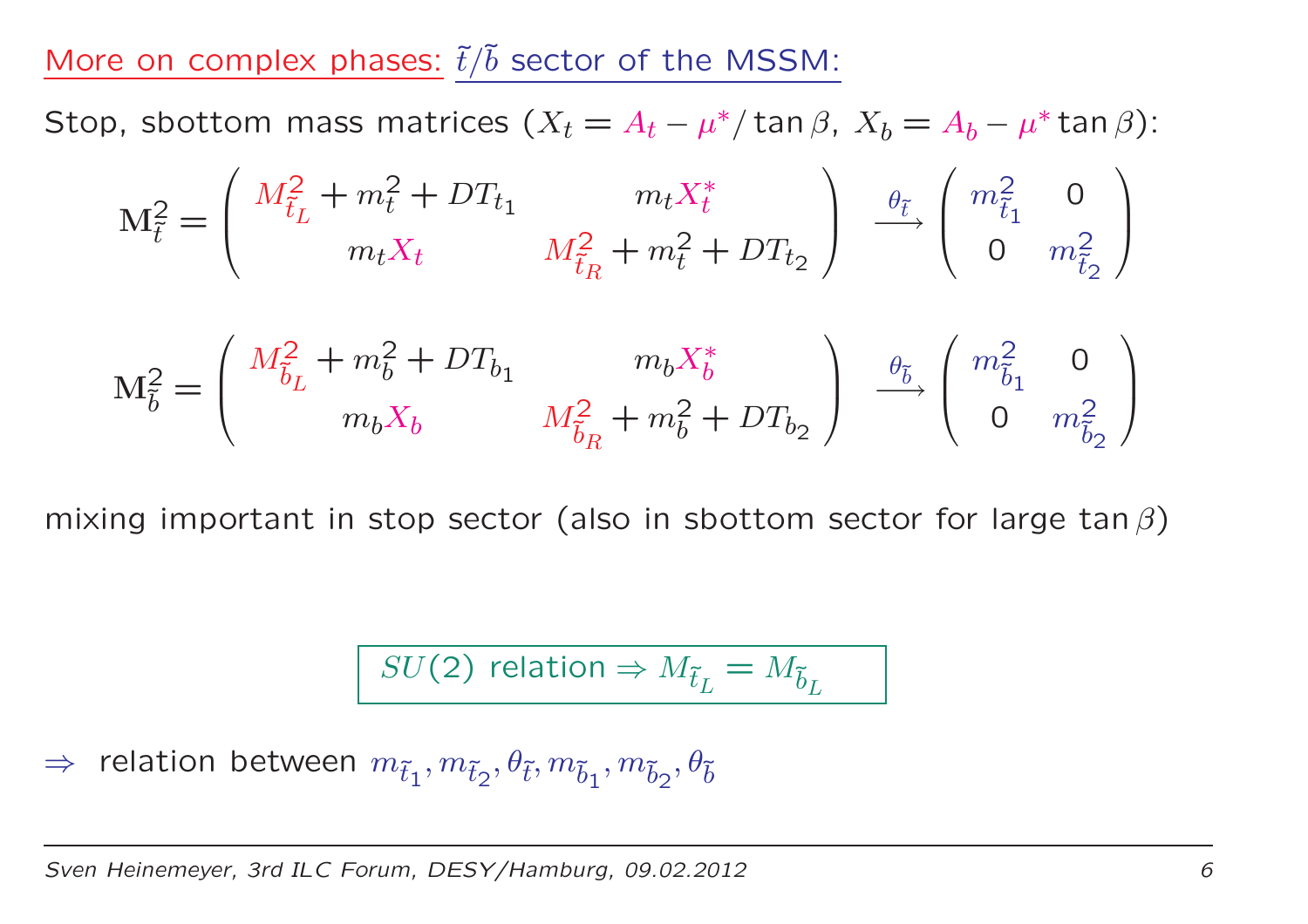More on complex phases: Neutralinos and charginos:

Higgsinos and electroweak gauginos mix

charged:

$$
\tilde{W}^+, \tilde{h}_u^+ \to \tilde{\chi}_1^+, \tilde{\chi}_2^+, \qquad \tilde{W}^-, \tilde{h}_d^- \to \tilde{\chi}_1^-, \tilde{\chi}_2^-
$$

 $\Rightarrow$  charginos: mass eigenstates

mass matrix given in terms of  $M_2$ ,  $\mu$ , tan  $\beta$ 

#### neutral:

$$
\begin{aligned}\n\tilde{\gamma}, \tilde{Z}, \tilde{h}_u^0, \tilde{h}_d^0 &\to \tilde{\chi}_1^0, \tilde{\chi}_2^0, \tilde{\chi}_3^0, \tilde{\chi}_4^0 \\
\tilde{W}^0, \tilde{B}^0\n\end{aligned}
$$

⇒ neutralinos: mass eigenstates

mass matrix given in terms of  $M_1$ ,  $M_2$ ,  $\mu$ , tan  $\beta$ 

⇒ only one new parameter

 $\Rightarrow$  MSSM predicts mass relations between neutralinos and charginos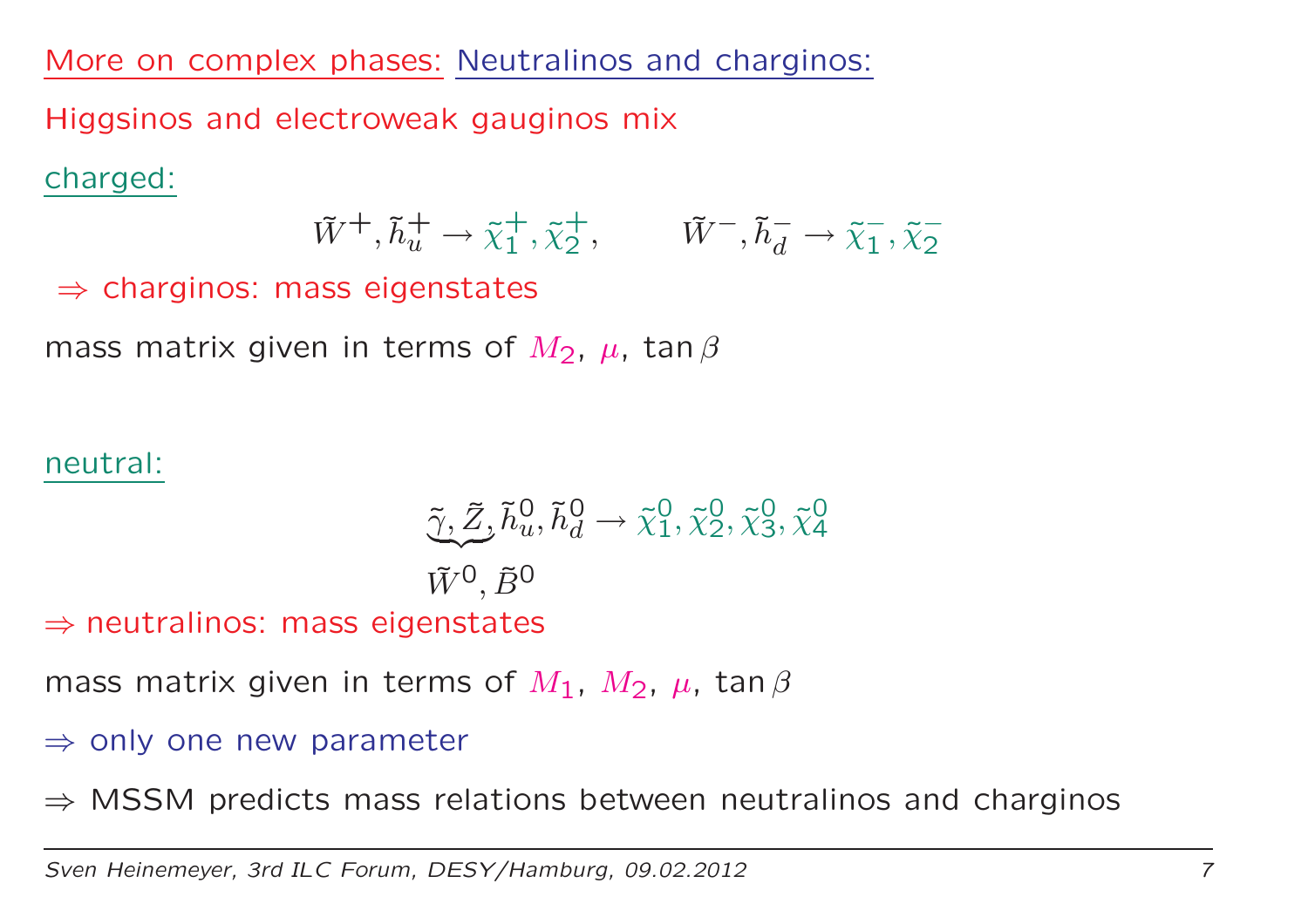### The bigger picture: SUSY decays in the cMSSM



⇒ to get BRs right ⇒ all decays needed

- ⇒ (nearly) all sectors of the cMSSM enter as external particles
- $\Rightarrow$  (nearly) all sectors of the cMSSM have to be renormalized simultaneously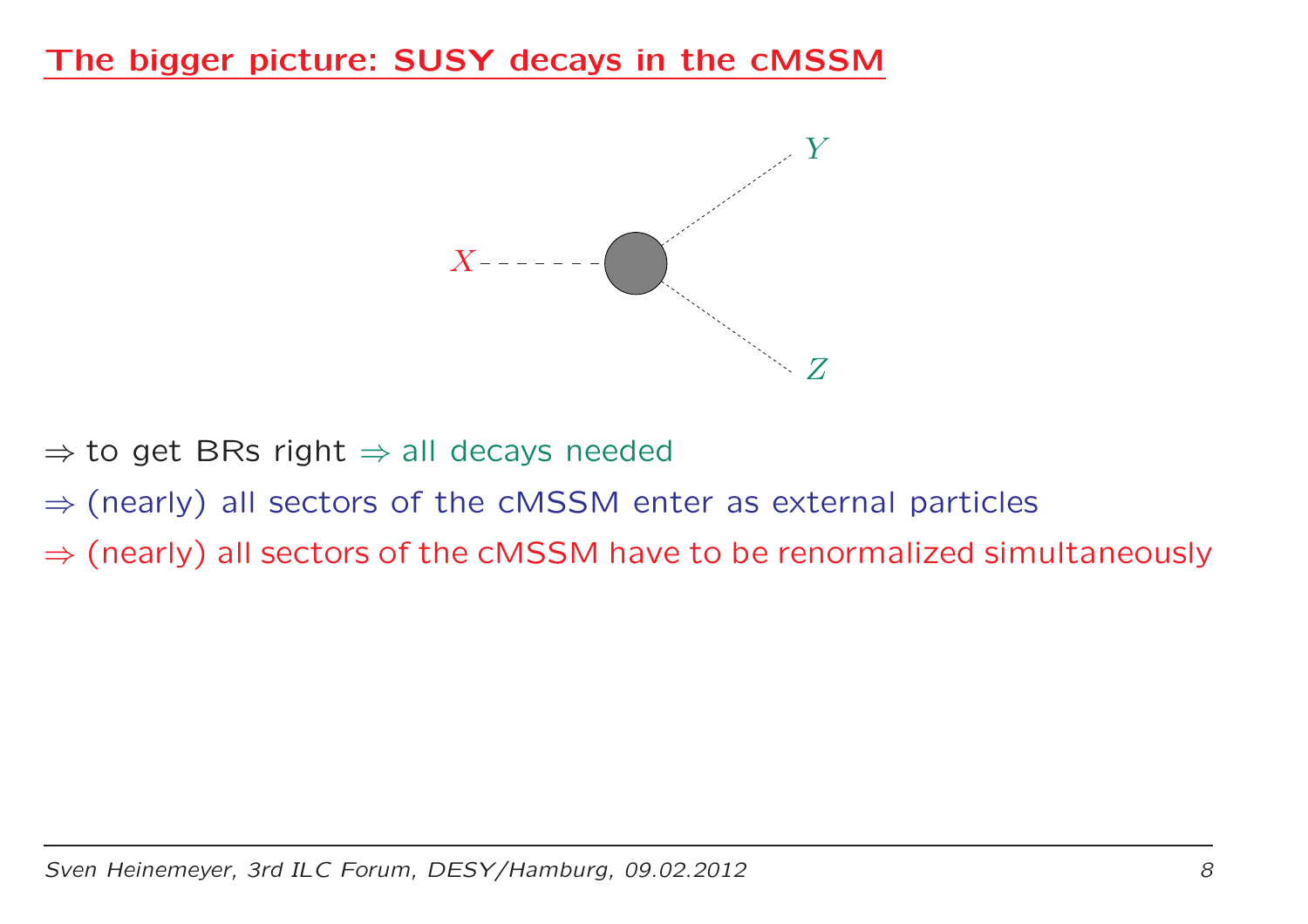## The bigger picture: SUSY decays in the cMSSM



⇒ to get BRs right ⇒ all decays needed

- ⇒ (nearly) all sectors of the cMSSM enter as external particles
- $\Rightarrow$  (nearly) all sectors of the cMSSM have to be renormalized simultaneously

#### now ready:

- (heavy) stop decays
- $\Rightarrow$  relevant for Higgs, LSP
- gluino decays
- $-$  (non-hadronic) chargino decays  $\Rightarrow$  relevant for Higgs, LSP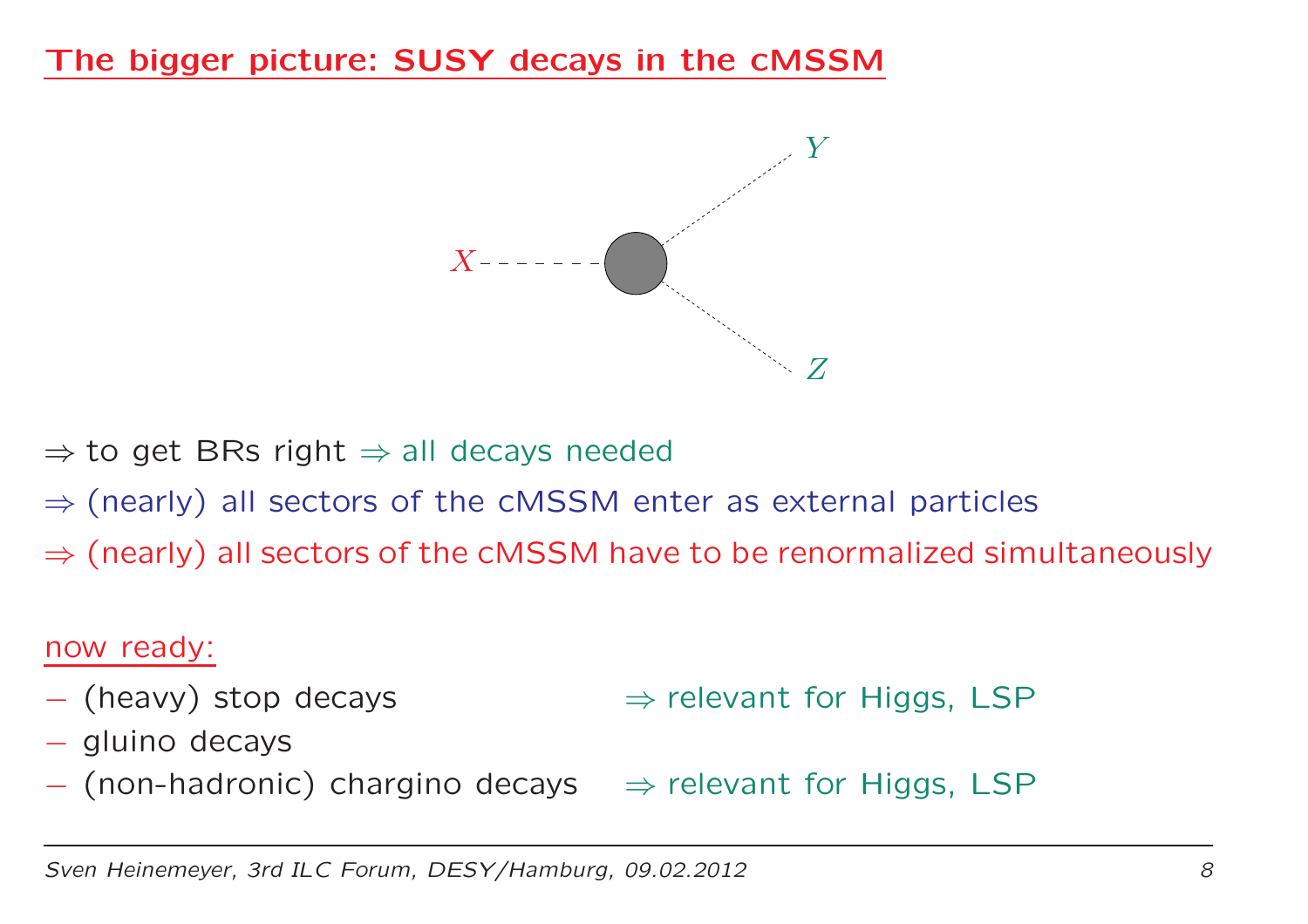## ILC potential:

The clean environment of the ILC would permit <sup>a</sup> detailed study of the SUSY decays

The ILC environment would result in an accuracy of the relative branching ratio

$$
BRfull \equiv \frac{\Gamma^{\text{full 1L}}(\tilde{g} \to xy)}{\Gamma^{\text{full 1L}}_{\text{tot}}}
$$

$$
\frac{\delta BR}{BR} \equiv \frac{BR^{\text{full}} - BR^{\text{tree}}}{BR^{\text{full}}}
$$

close to the statistical uncertainty

 $\Rightarrow$  Precision at the per-cent level possible!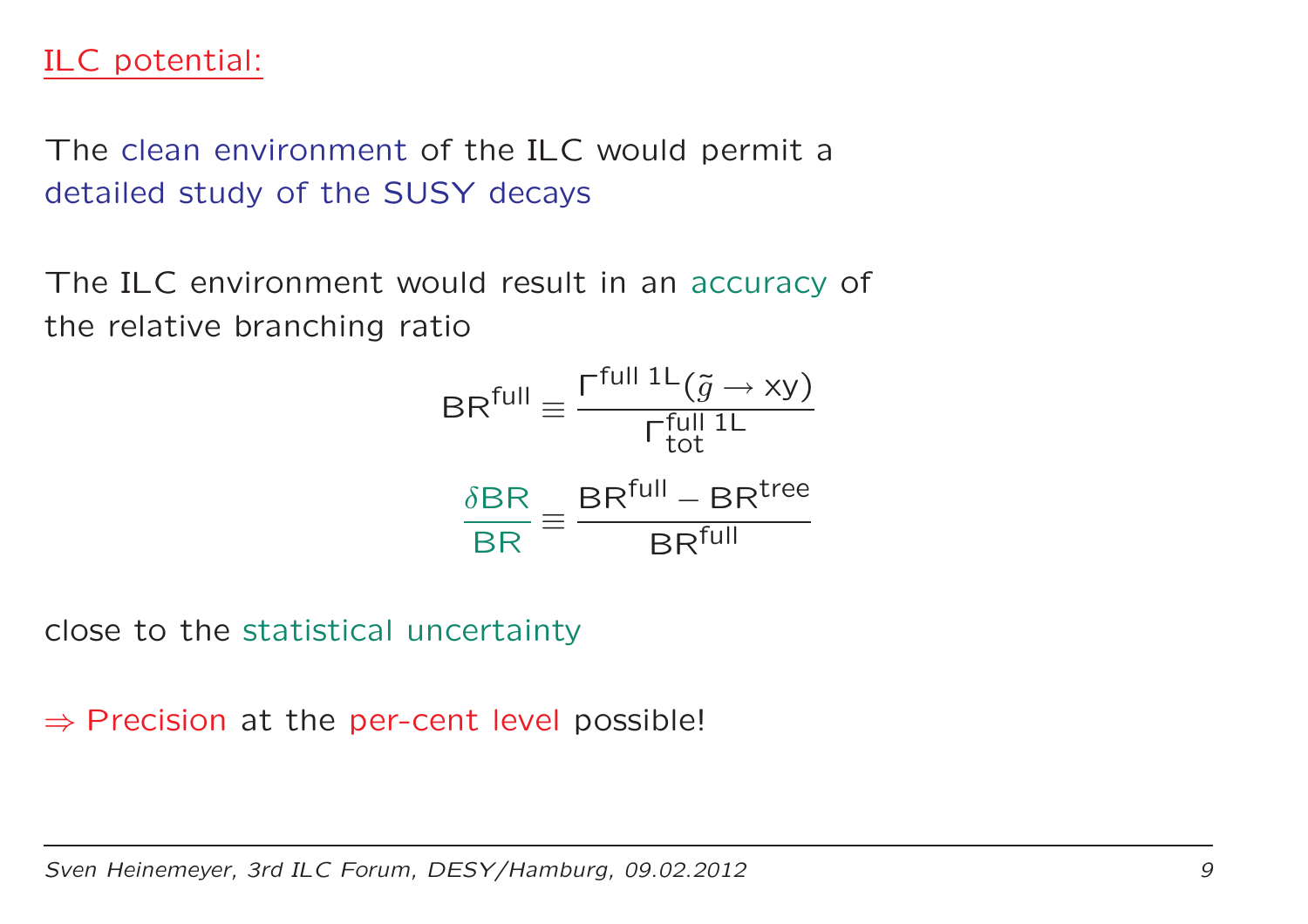2A) Heavy Stop decays

$$
\begin{aligned}\n\Gamma(\tilde{t}_2 \to \tilde{t}_1 h_i) & (i = 1, 2, 3) \,, \\
\Gamma(\tilde{t}_2 \to \tilde{t}_1 Z) & , \\
\Gamma(\tilde{t}_2 \to t \tilde{\chi}_k^0) & (k = 1 \dots 4) \,, \\
\Gamma(\tilde{t}_2 \to t \tilde{g}) & , \\
\Gamma(\tilde{t}_2 \to \tilde{b}_i H^+) & (i = 1, 2) \,, \\
\Gamma(\tilde{t}_2 \to \tilde{b}_i W^+) & (i = 1, 2) \,, \\
\Gamma(\tilde{t}_2 \to b \tilde{\chi}_k^+) & (k = 1, 2) \,. \n\end{aligned}
$$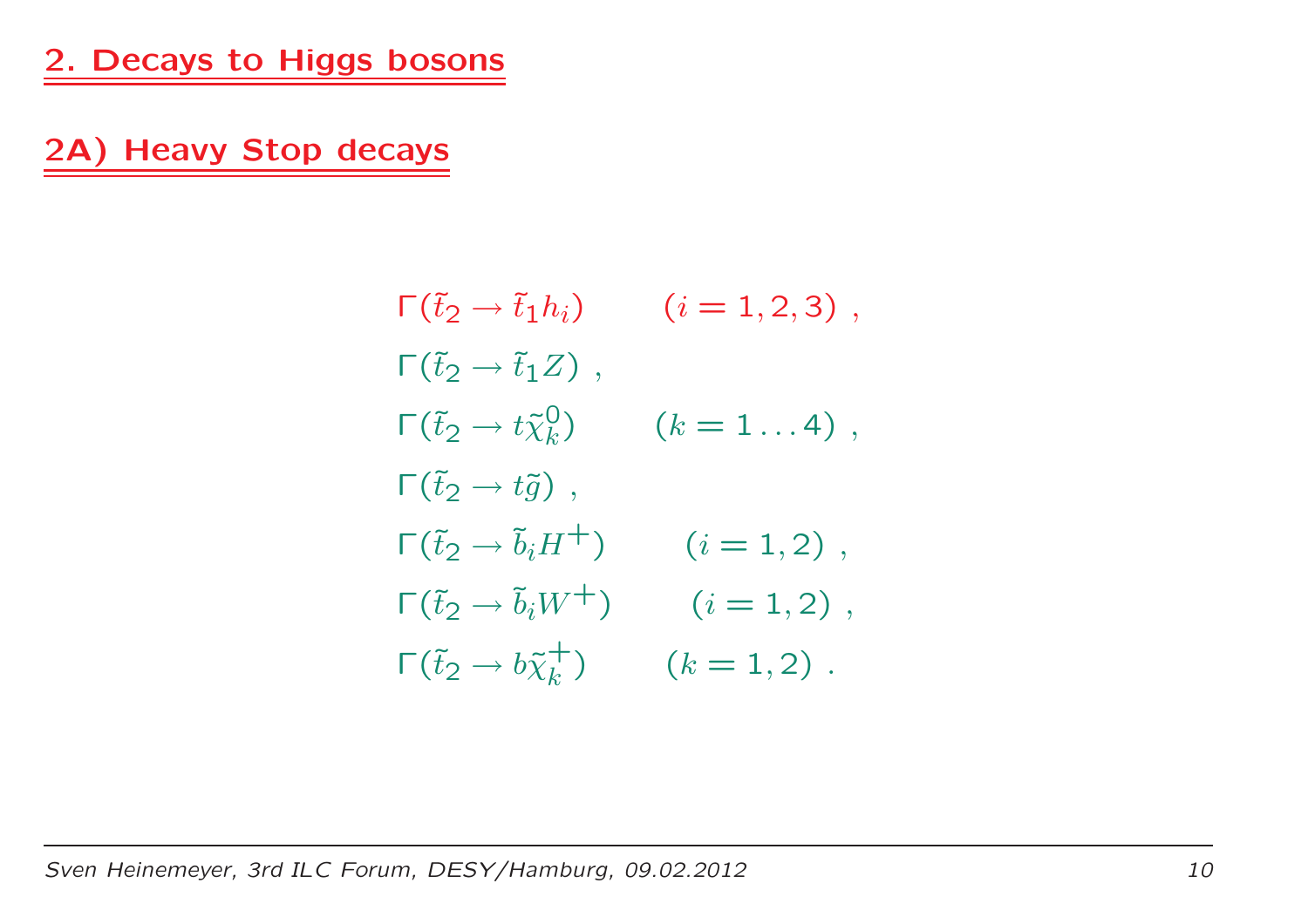## Calculation of partial widths and branching ratios:

- all diagrams created with FeynArts
	- $\rightarrow$  model file with all counterterms in the cMSSM
- including all soft/hard QED/QCD diagrams
- further evaluation with FormCalc
- −Dimensional REDuction
- all UV and IR divergences cancel
- results will be included into FeynHiggs (www.feynhiggs.de)
- $\rightarrow$  example plots will focus on BR $(\tilde{t}_2 \rightarrow \tilde{t}_1 h_1)$

 $\rightarrow$  T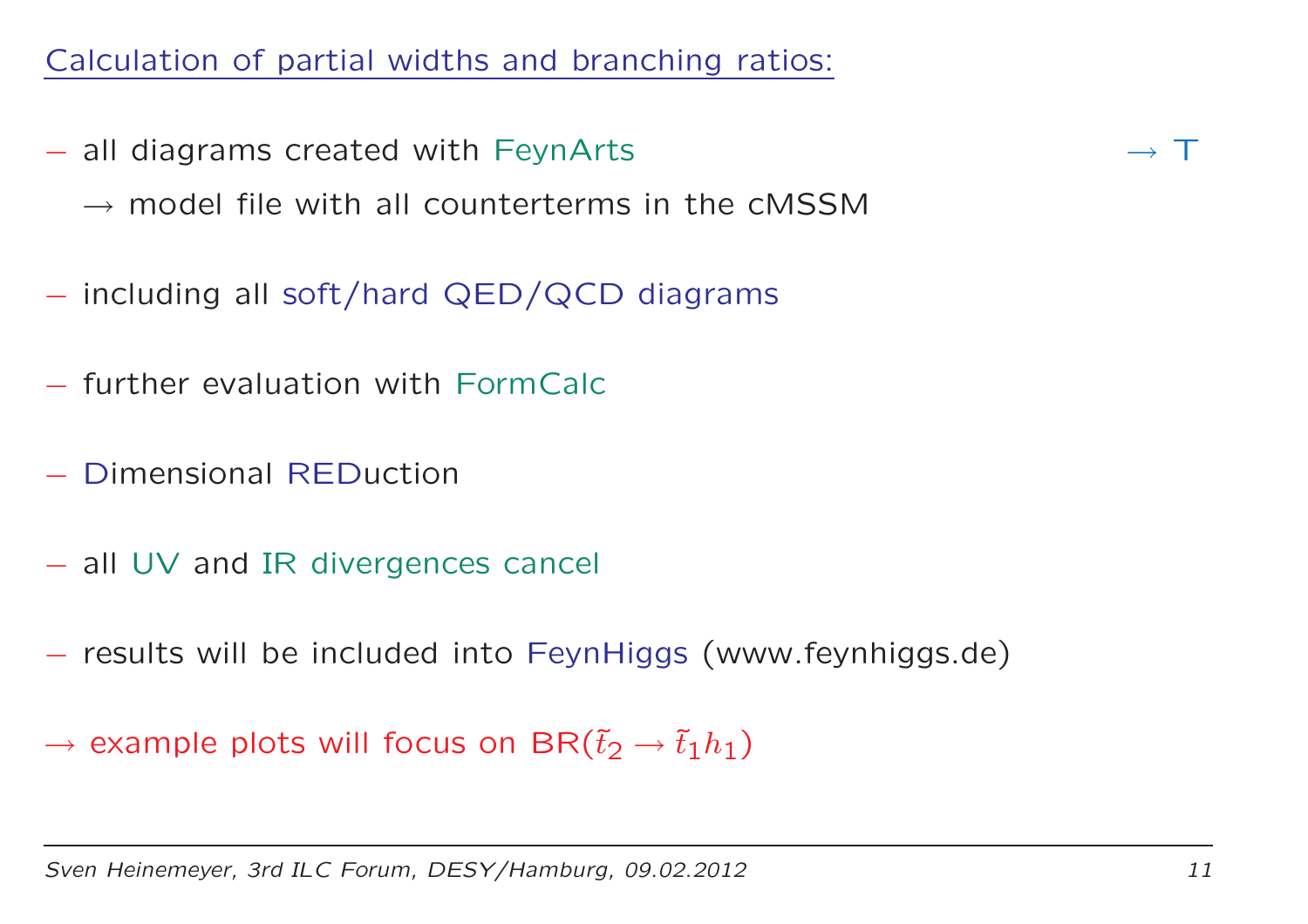Feynman diagrams for  $\tilde{t}_2 \rightarrow \tilde{t}_1 h_i$ 



- −including  $Z-A$  or  $G-A$  transition contribution on the external Higgs boson leg
- including all soft/hard QED/QCD diagrams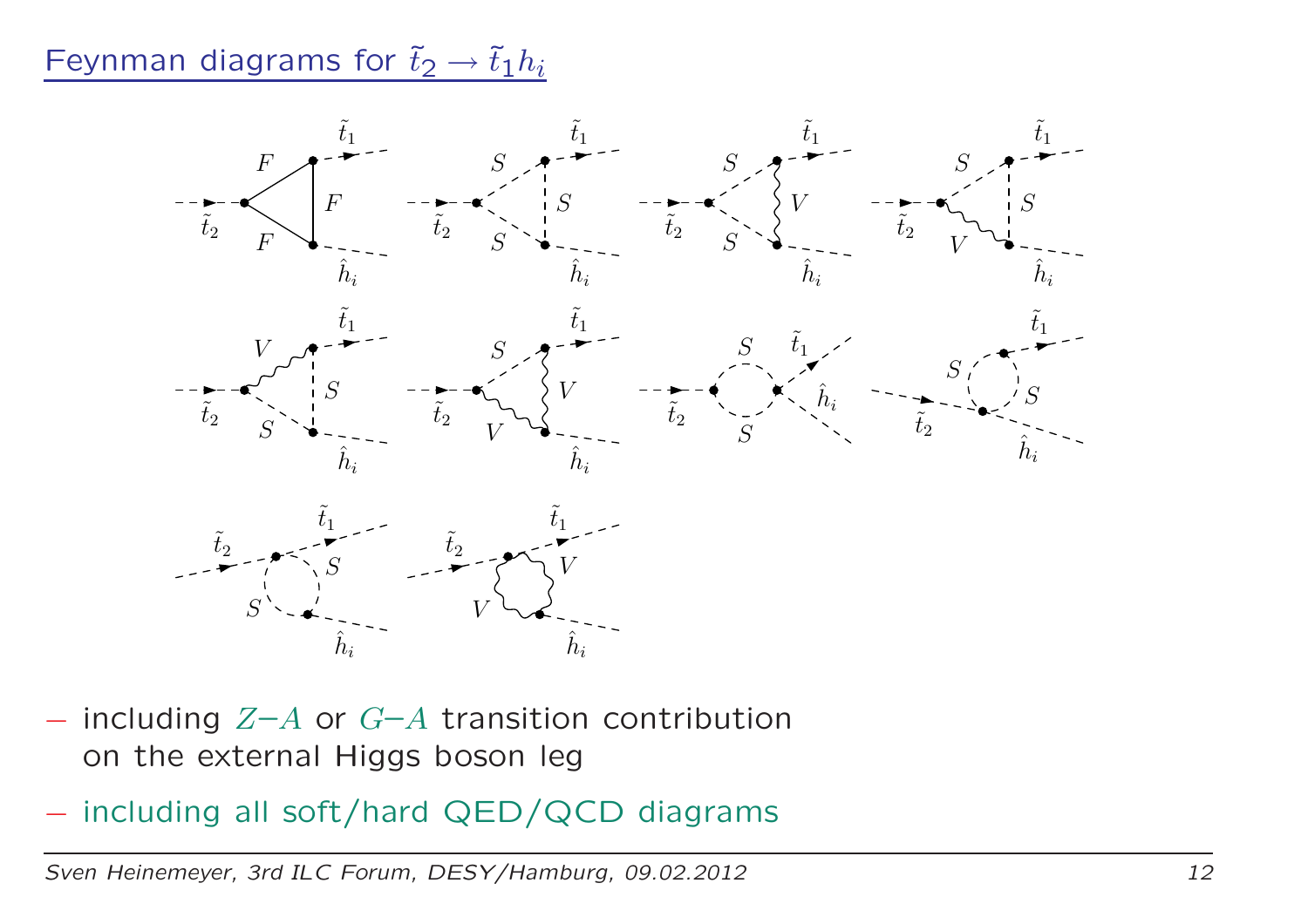### Numerical scenarios:

|  | Scen. $\mid M_{H^{\pm}} \mid m_{\tilde{t}_2} \mid m_{\tilde{t}_1} \mid$ | $m_{\tilde{b}_2}$   $\cdots$ | $\mu$   $A_t$   $A_b$   $M_1$   $M_2$   $M_3$ |  |  |
|--|-------------------------------------------------------------------------|------------------------------|-----------------------------------------------|--|--|
|  |                                                                         |                              |                                               |  |  |
|  |                                                                         |                              |                                               |  |  |

| Scen.          | tan $\beta$    | $m_{\tilde{t}_1}$ | $m_{\tilde{t}_2}$ | $m_{\tilde{b}_1}$ | $m_{\tilde{b}2}$ |
|----------------|----------------|-------------------|-------------------|-------------------|------------------|
| S <sub>1</sub> | 2              | 260.000           | 650.000           | 305.436           | 455.000          |
|                | 20             | 260.000           | 650.000           | 333.572           | 455.000          |
|                | 50             | 260.000           | 650.000           | 329.755           | 455.000          |
| S <sub>2</sub> | $\overline{2}$ | 720.000           | 1200.000          | 769.801           | 960.000          |
|                | 20             | 720.000           | 1200.000          | 783.300           | 960.000          |
|                | 50             | 720.000           | 1200.000          | 783.094           | 960.000          |

#### Scenarios chosen such that all decay channels are open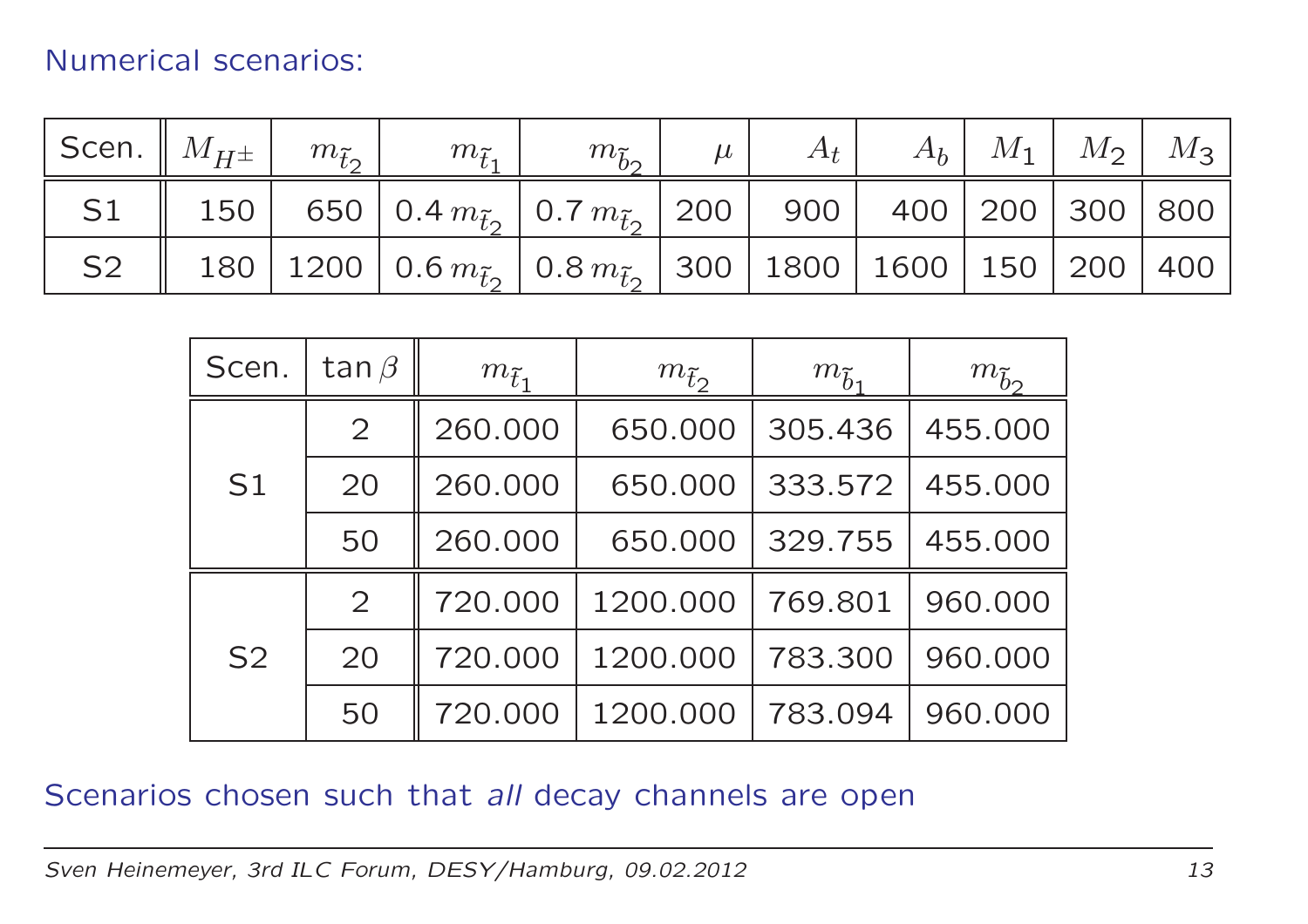

 $\Rightarrow$  one-loop corrections under control and non-negligible

 $\Rightarrow$  size of BR highly scenario dependent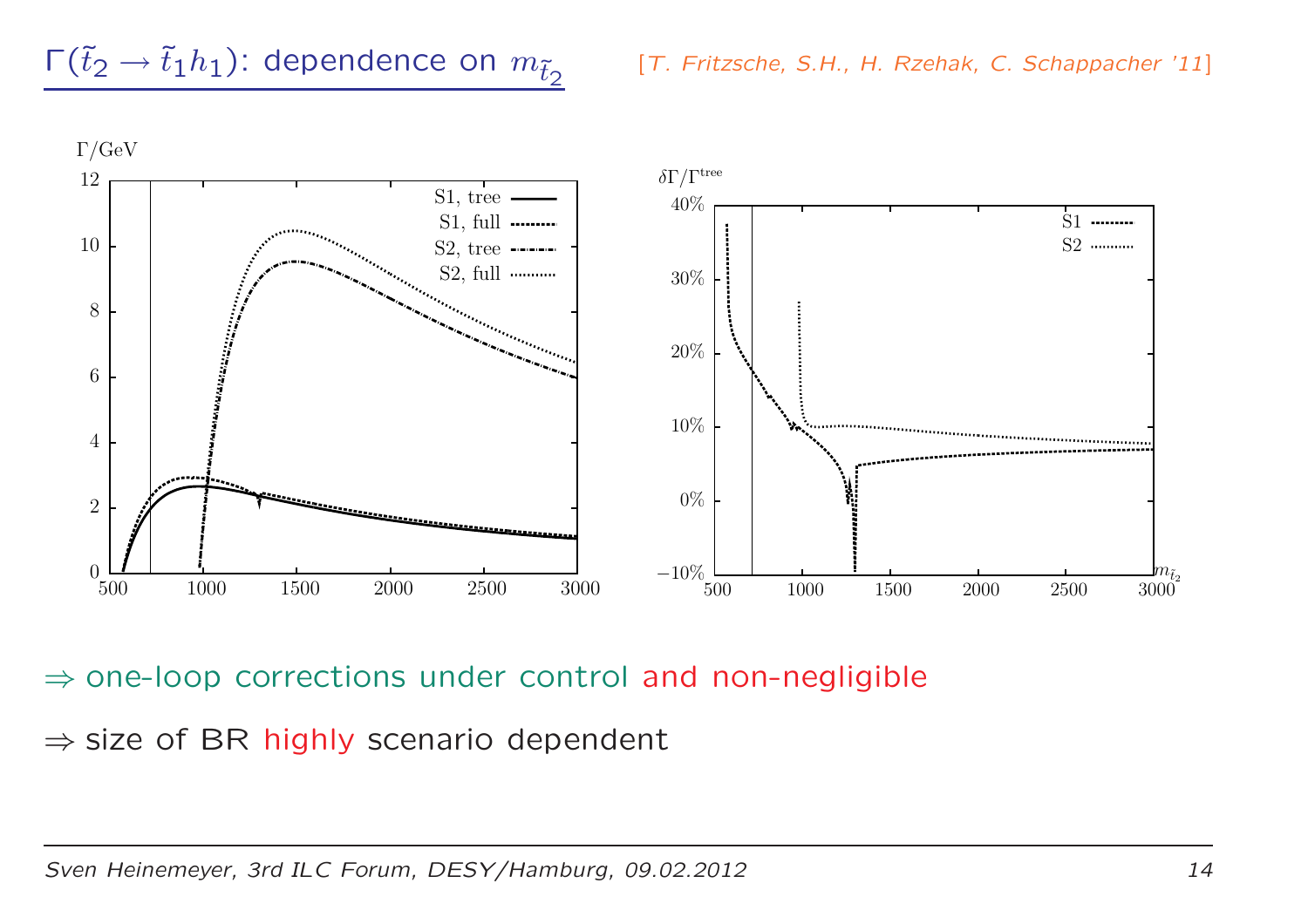



 $\Rightarrow$  one-loop corrections under control and non-negligible

 $\Rightarrow$  size of BR highly scenario dependent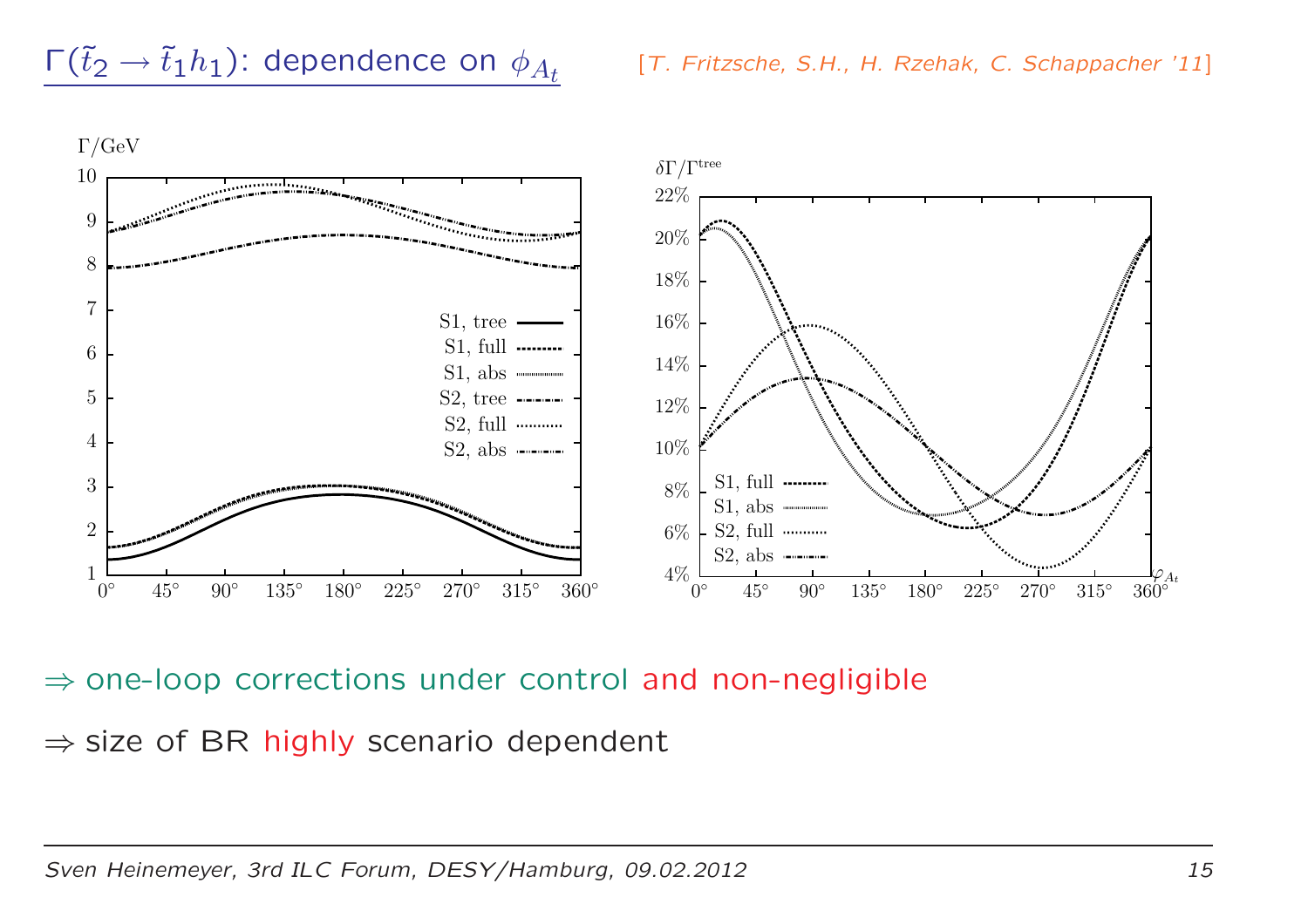## 2B) Chargino decays

$$
\begin{aligned}\n\Gamma(\tilde{\chi}_{2}^{\pm} \to \tilde{\chi}_{1}^{\pm} h_{k}) & (k = 1, 2, 3) \,, \\
\Gamma(\tilde{\chi}_{2}^{\pm} \to \tilde{\chi}_{1}^{\pm} Z) \,, \\
\Gamma(\tilde{\chi}_{i}^{\pm} \to \tilde{\chi}_{j}^{0} H^{\pm}) & (i = 1, 2, j = 1, 2, 3, 4) \,, \\
\Gamma(\tilde{\chi}_{i}^{\pm} \to \tilde{\chi}_{j}^{0} W^{\pm}) & (i = 1, 2, j = 1, 2, 3, 4) \,, \\
\Gamma(\tilde{\chi}_{i}^{\pm} \to \tilde{l}_{k}^{\pm} \nu_{l}) & (i = 1, 2, l = e, \mu, \tau, k = 1, 2) \,, \\
\Gamma(\tilde{\chi}_{i}^{\pm} \to \tilde{\nu}_{l} l^{\pm}) & (i = 1, 2, l = e, \mu, \tau) \,.\n\end{aligned}
$$

No hadronic decays yet . . .

| $\big $ Scen. $\big\ $ tan $\beta$ $\big\ $ $M_{H^\pm}$ $\big\ $ $m_{\tilde{\chi}_2^\pm}$ $\big\ $ $m_{\tilde{\chi}_1^\pm}$ $\big\ $ $M_{\tilde{l}_L}$ $\big\ $ $M_{\tilde{l}_R}$ $\big\ $ $A_l$ |                                        |  |  |  |
|--------------------------------------------------------------------------------------------------------------------------------------------------------------------------------------------------|----------------------------------------|--|--|--|
|                                                                                                                                                                                                  | 20   160   650   350   300   310   400 |  |  |  |

$$
S_{>} : \mu > M_2 \quad (\tilde{\chi}_2^{\pm} \text{ more higgsino-like})
$$
  

$$
S_{<} : \mu < M_2 \quad (\tilde{\chi}_2^{\pm} \text{ more gaugino-like})
$$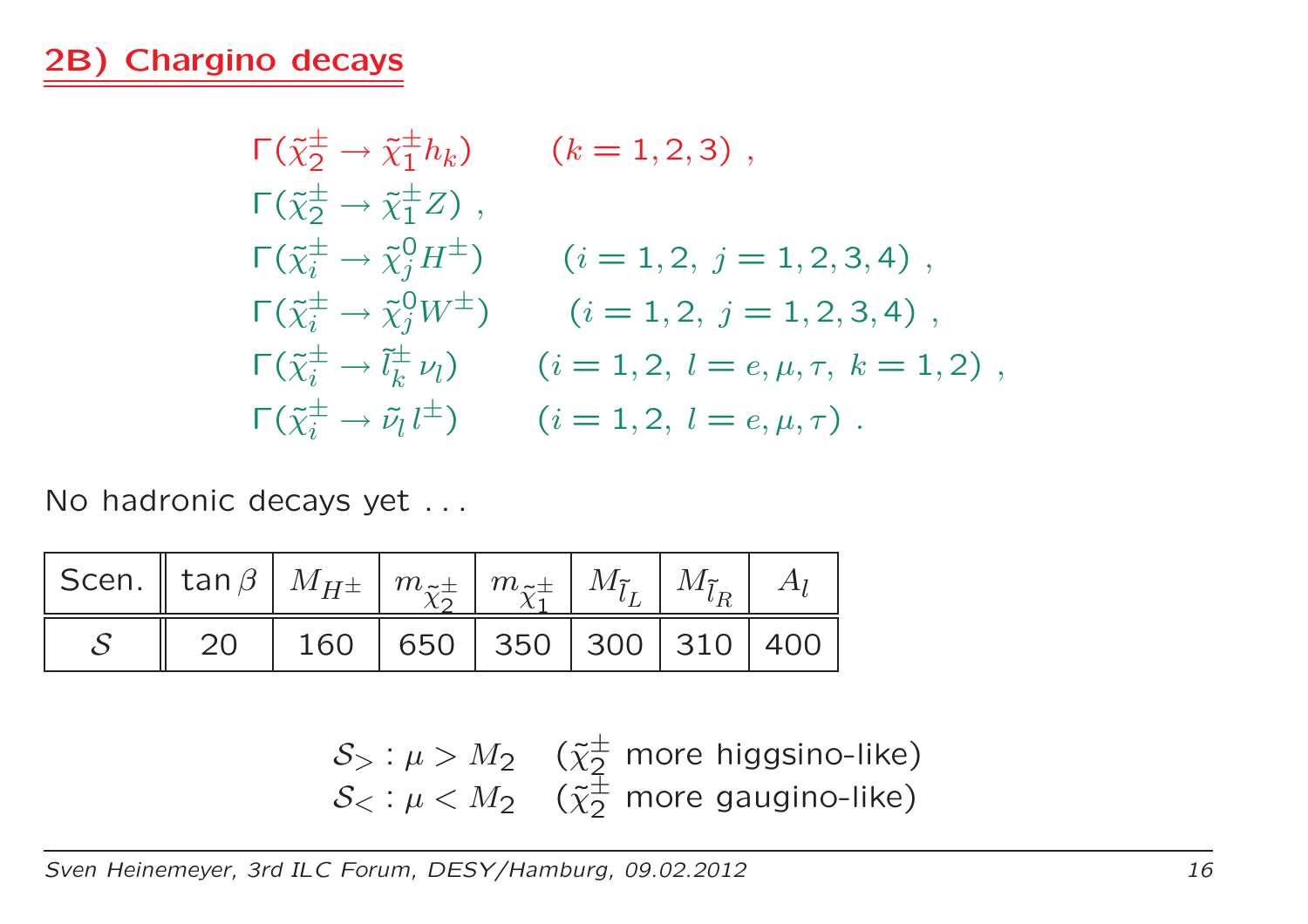# Feynman diagrams for  $\tilde{\chi}^-_2 \rightarrow \tilde{\chi}^-_1 h_k$



- including  $Z-A$  or  $G-A$  transition contribution on the external Higgs boson leg
- including all soft/hard QED/QCD diagrams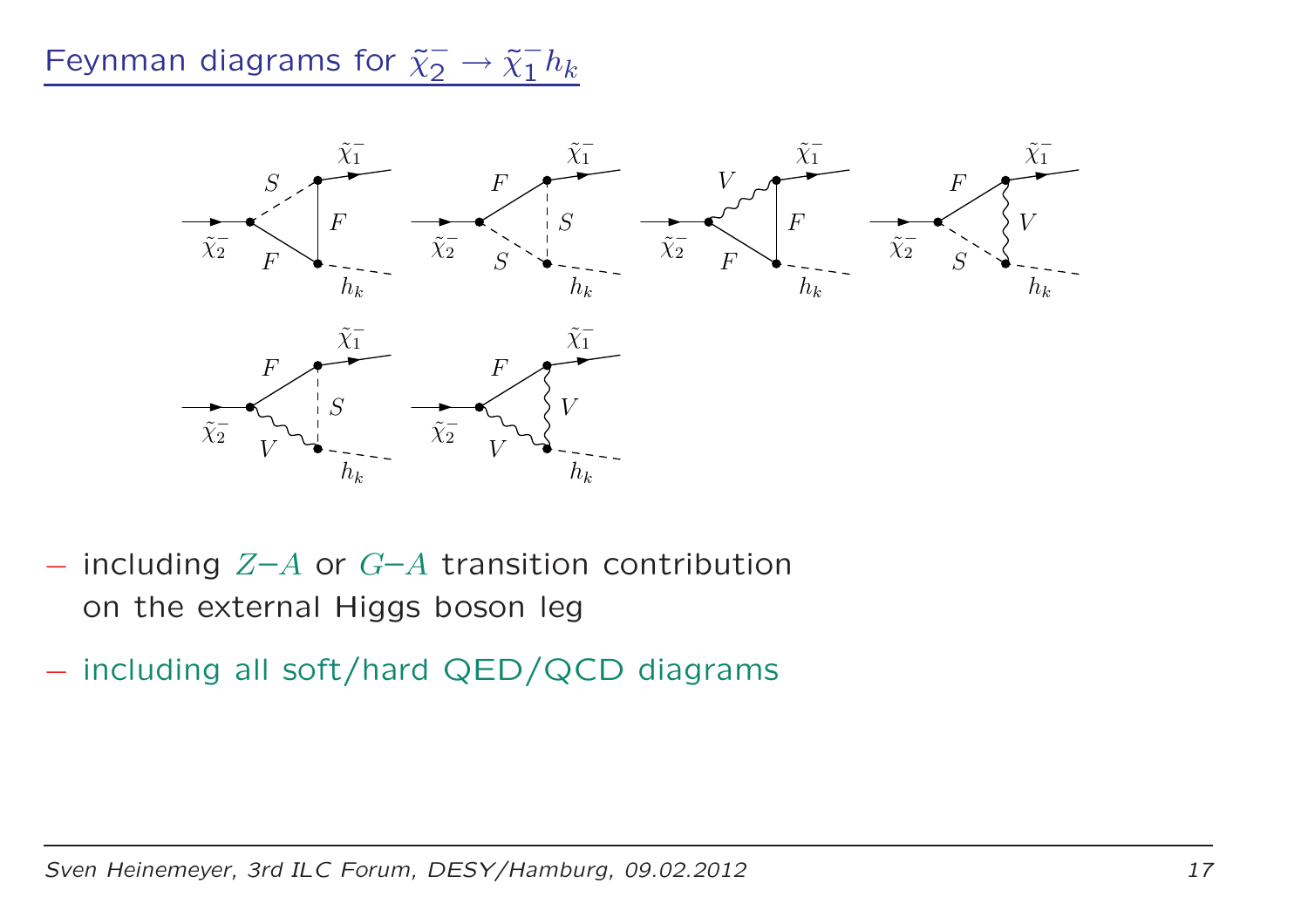$$
\frac{\Gamma(\tilde{\chi}_2^- \to \tilde{\chi}_1^- h_1): \text{dependence on } m_{\tilde{\chi}_2^{\pm}}}{\tilde{\chi}_2}
$$



## ⇒ one-loop corrections under control and non-negligible

 $\Rightarrow$  size of BR highly scenario dependent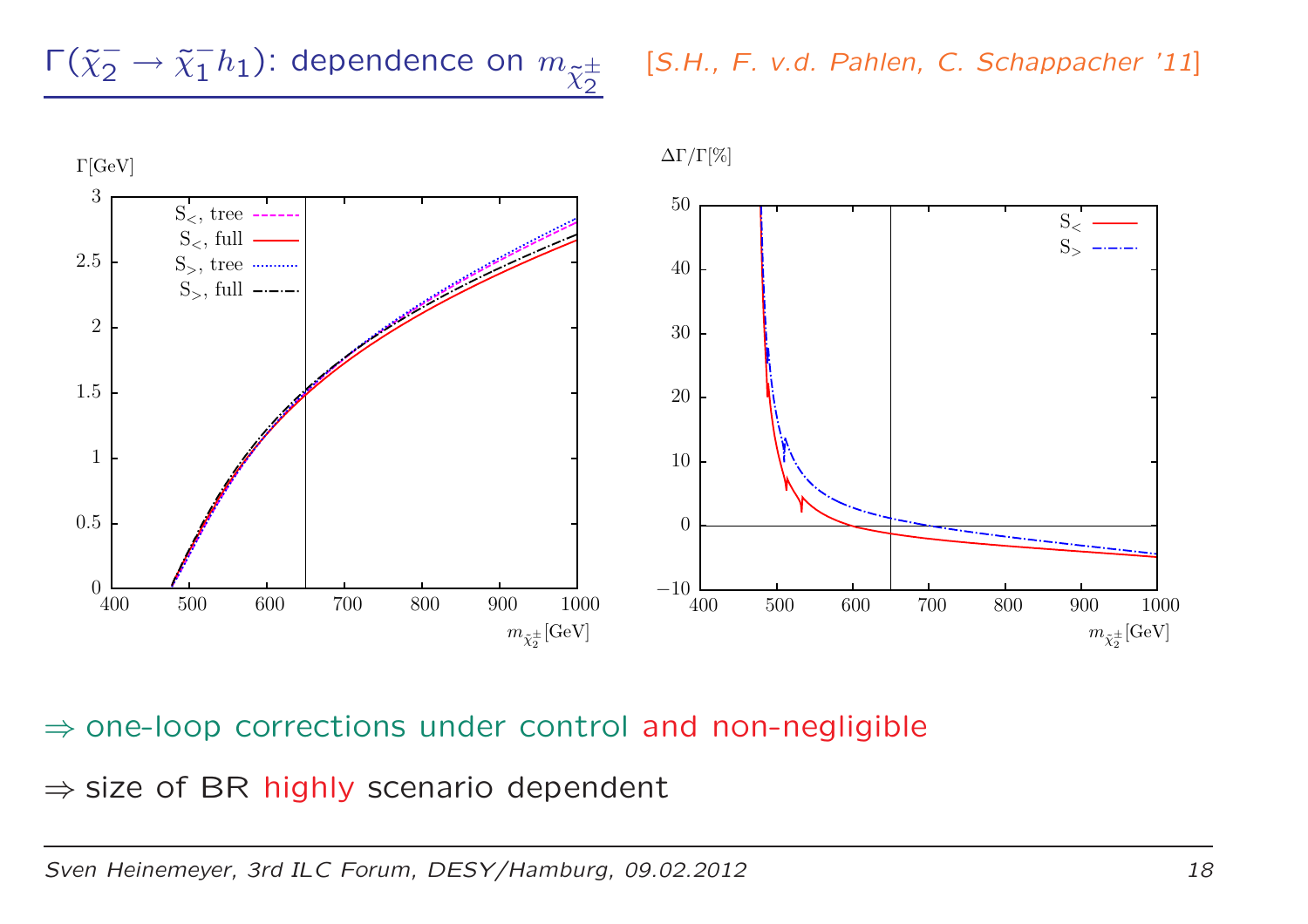3A) Heavy Stop decays

$$
\begin{aligned}\n\Gamma(\tilde{t}_2 \to \tilde{t}_1 h_i) & (i = 1, 2, 3) \;, \\
\Gamma(\tilde{t}_2 \to \tilde{t}_1 Z) & , \\
\Gamma(\tilde{t}_2 \to t \tilde{\chi}_k^0) & (k = 1 \dots 4) \;, \\
\Gamma(\tilde{t}_2 \to t \tilde{g}) & , \\
\Gamma(\tilde{t}_2 \to \tilde{b}_i H^+) & (i = 1, 2) \;, \\
\Gamma(\tilde{t}_2 \to \tilde{b}_i W^+) & (i = 1, 2) \;, \\
\Gamma(\tilde{t}_2 \to b \tilde{\chi}_k^+) & (k = 1, 2) \;. \n\end{aligned}
$$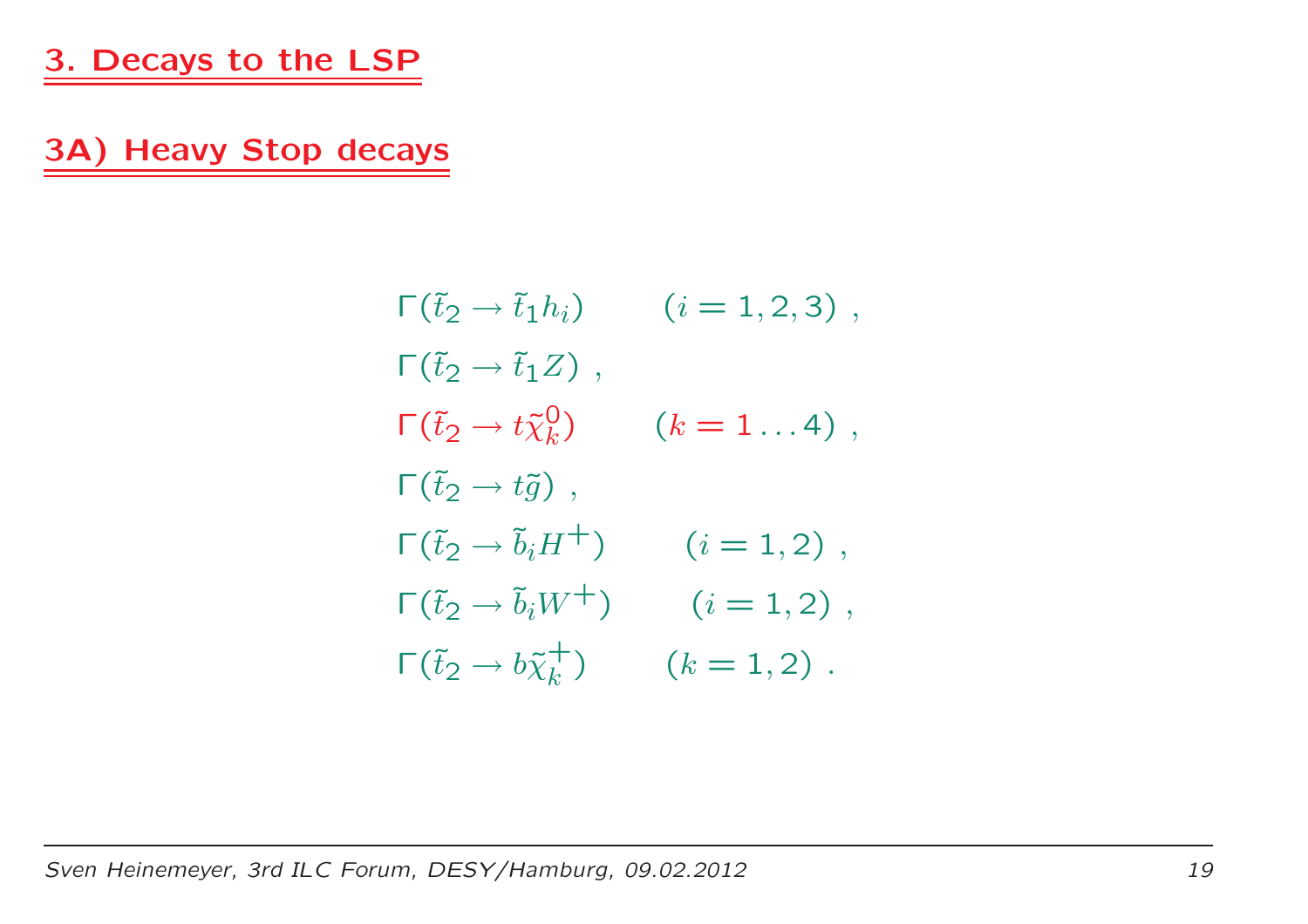# Feynman diagrams for  $\tilde{t}_2 \rightarrow t \tilde{\chi}^0_1$



- including all soft/hard QED/QCD diagrams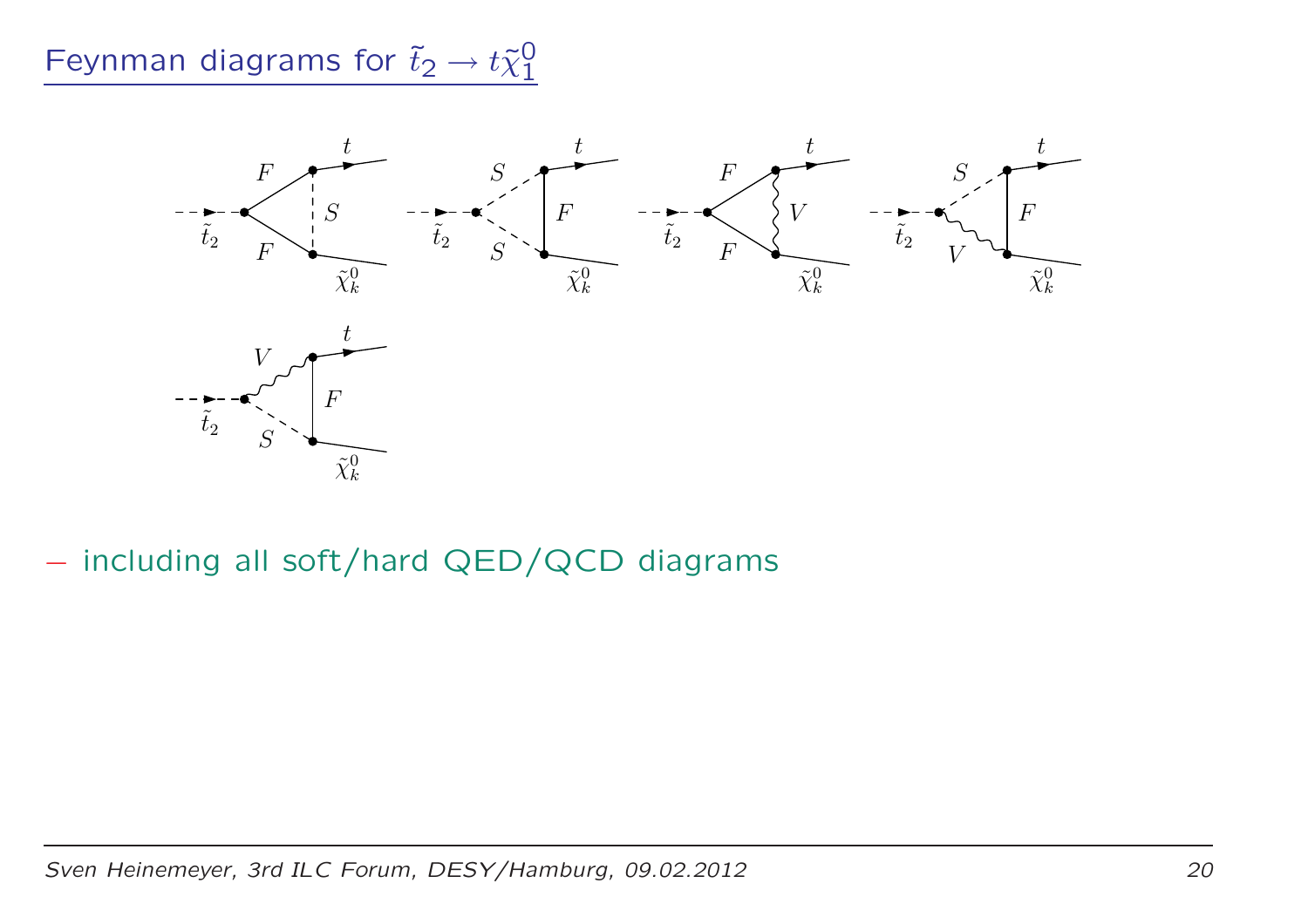



 $\Rightarrow$  one-loop corrections under control and non-negligible

 $\Rightarrow$  size of BR highly scenario dependent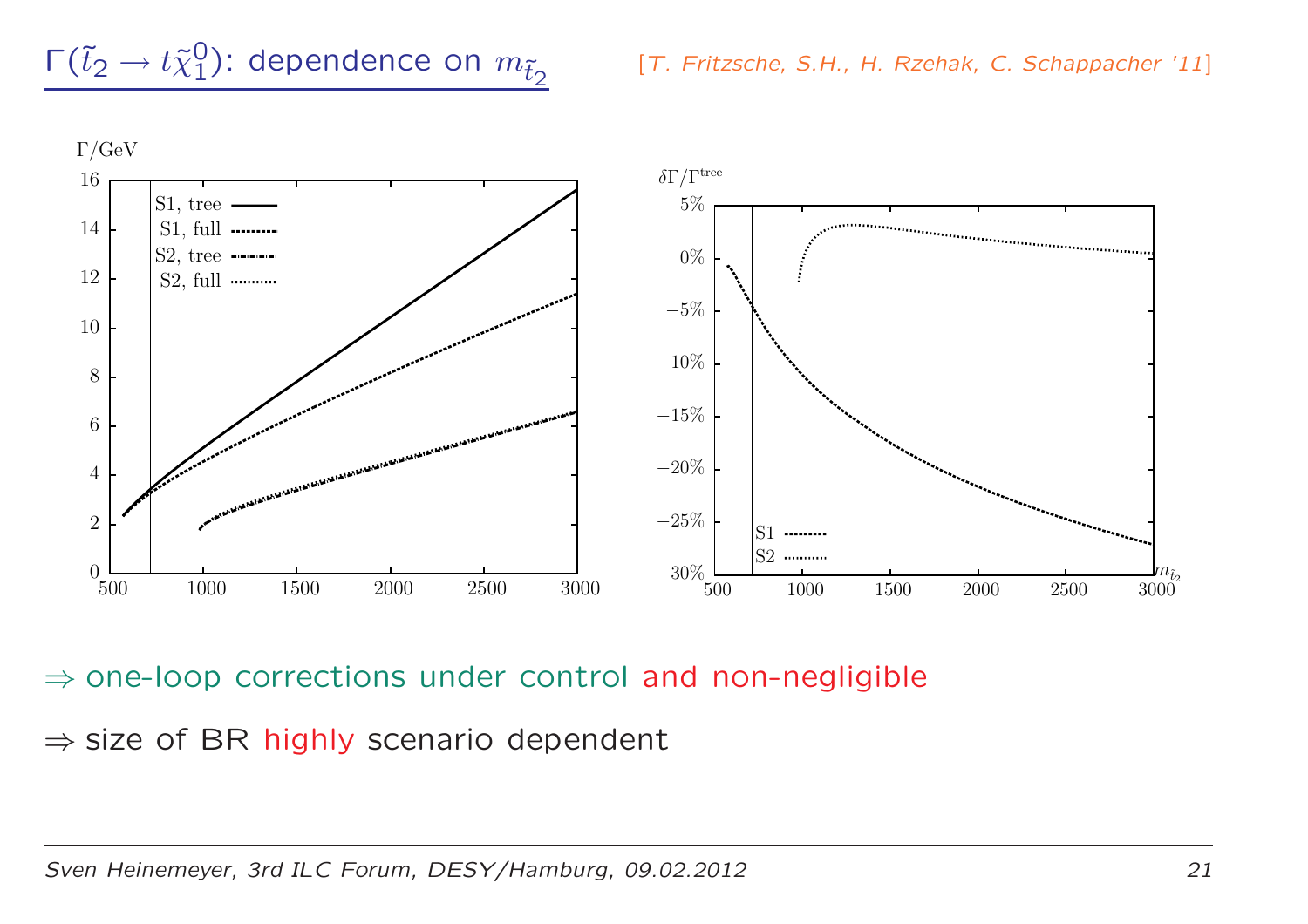

 $\Rightarrow$  one-loop corrections under control and non-negligible

 $\Rightarrow$  size of BR highly scenario dependent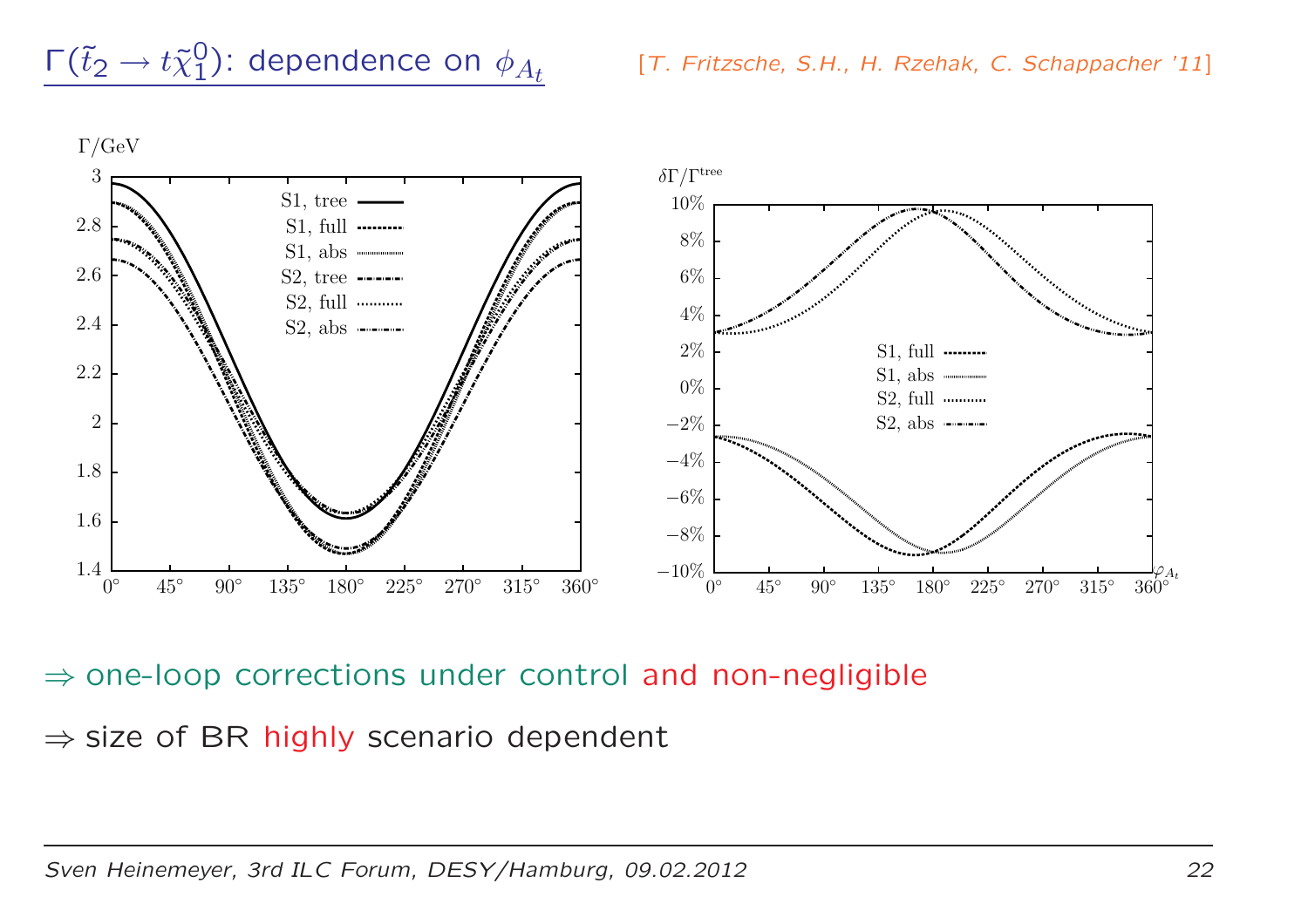$$
\begin{aligned}\n\Gamma(\tilde{\chi}_{2}^{\pm} \to \tilde{\chi}_{1}^{\pm} h_{k}) & (k = 1, 2, 3) \,, \\
\Gamma(\tilde{\chi}_{2}^{\pm} \to \tilde{\chi}_{1}^{\pm} Z) \,, & (i = 1, 2, j = 1, 2, 3, 4) \,, \\
\Gamma(\tilde{\chi}_{i}^{\pm} \to \tilde{\chi}_{j}^{0} H^{\pm}) & (i = 1, 2, j = 1, 2, 3, 4) \,, \\
\Gamma(\tilde{\chi}_{i}^{\pm} \to \tilde{\chi}_{j}^{0} W^{\pm}) & (i = 1, 2, j = 1, 2, 3, 4) \,, \\
\Gamma(\tilde{\chi}_{i}^{\pm} \to \tilde{l}_{k}^{\pm} \nu_{l}) & (i = 1, 2, l = e, \mu, \tau, k = 1, 2) \,, \\
\Gamma(\tilde{\chi}_{i}^{\pm} \to \tilde{\nu}_{l} l^{\pm}) & (i = 1, 2, l = e, \mu, \tau) \,.\n\end{aligned}
$$

No hadronic decays yet . . .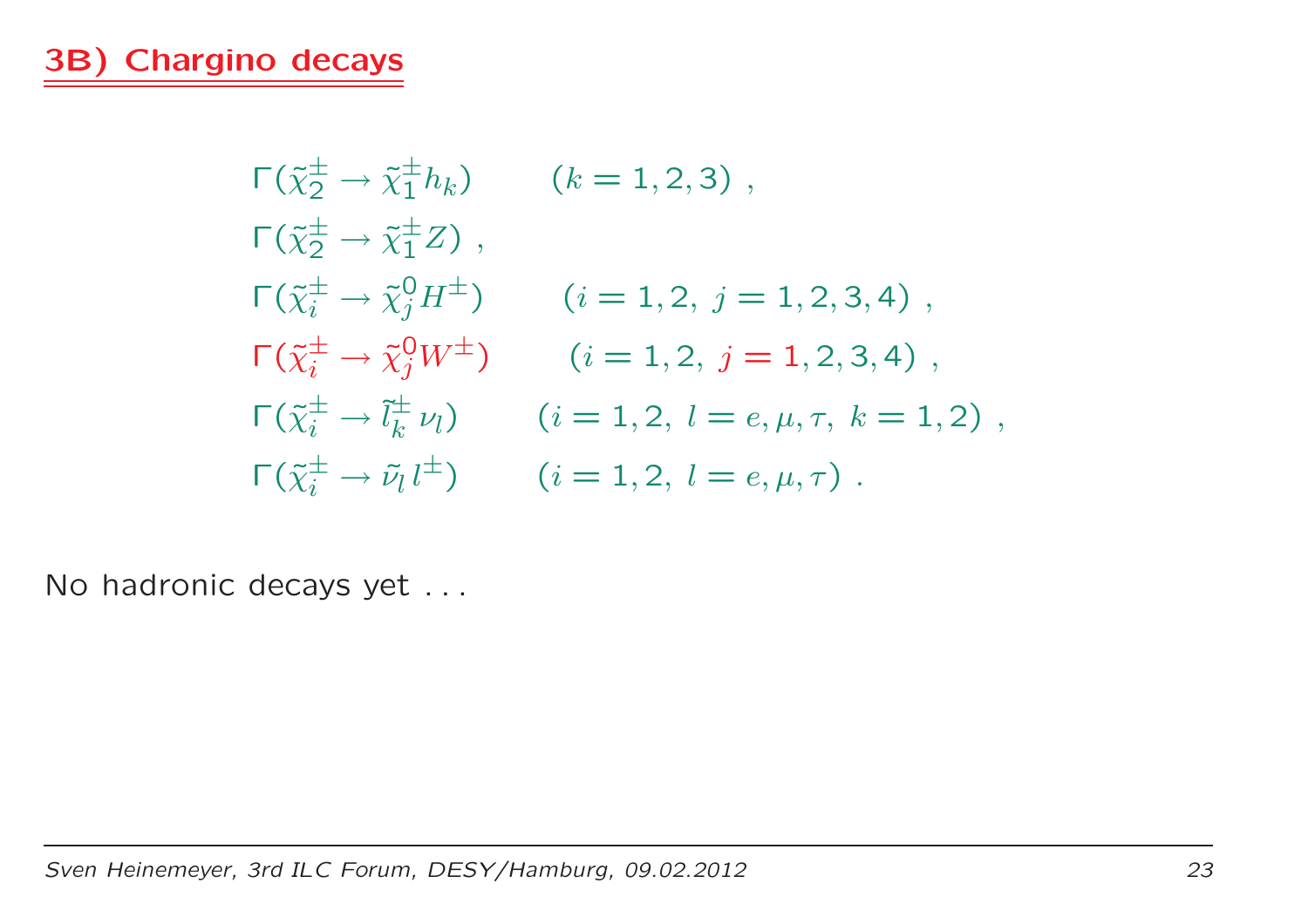Feynman diagrams for  $\tilde{\chi}_i^{\pm} \rightarrow \tilde{\chi}_j^0 W^{\pm}$ 



- including all soft/hard QED diagrams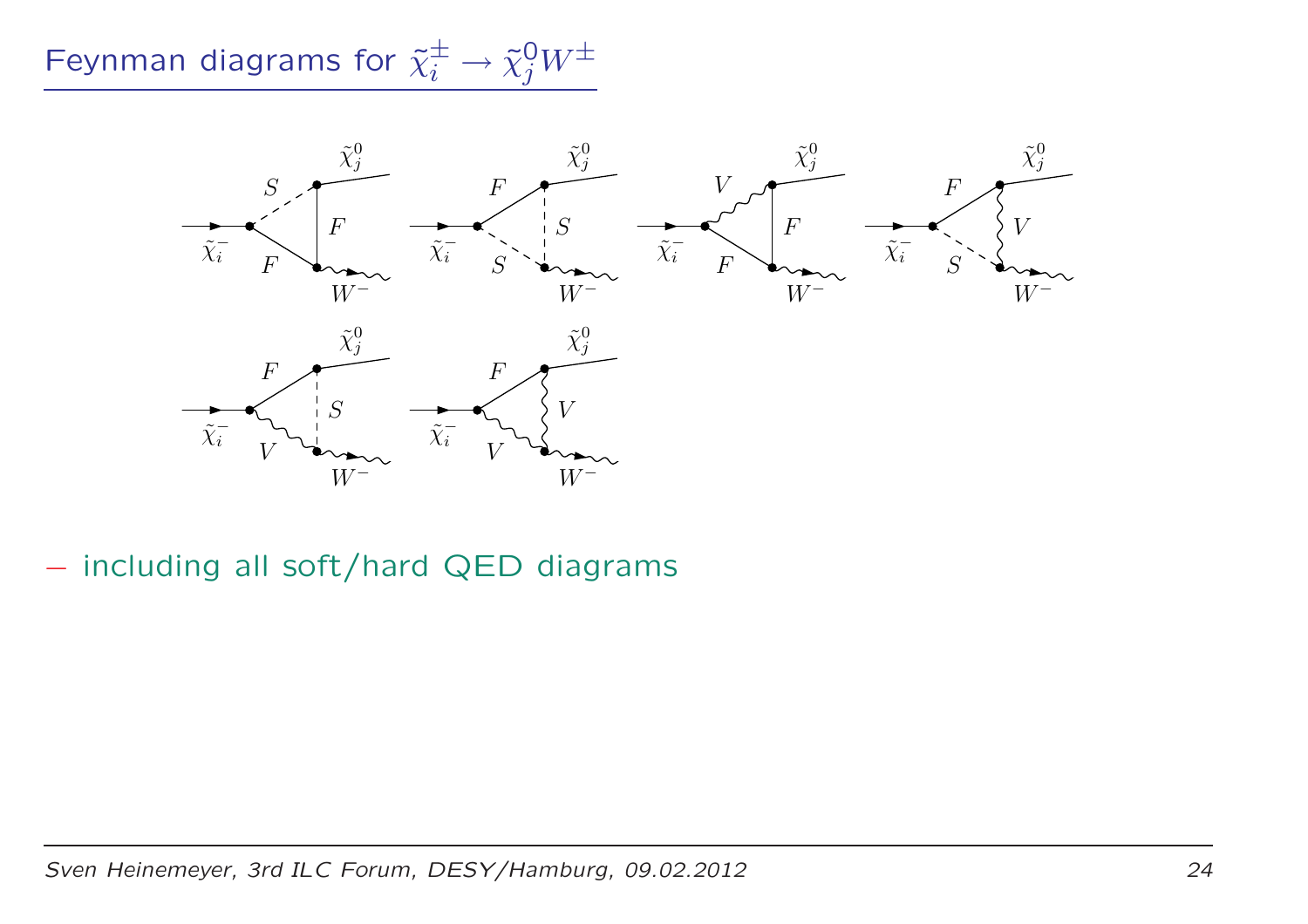$\Gamma(\tilde\chi_2^-\to\tilde\chi_1^0W^-)$ : dependence on  $m_{\tilde\chi_2^\pm}$  [S.H., F. v.d. Pahlen, C. Schappacher '11]



## ⇒ one-loop corrections under control and non-negligible

 $\Rightarrow$  size of BR highly scenario dependent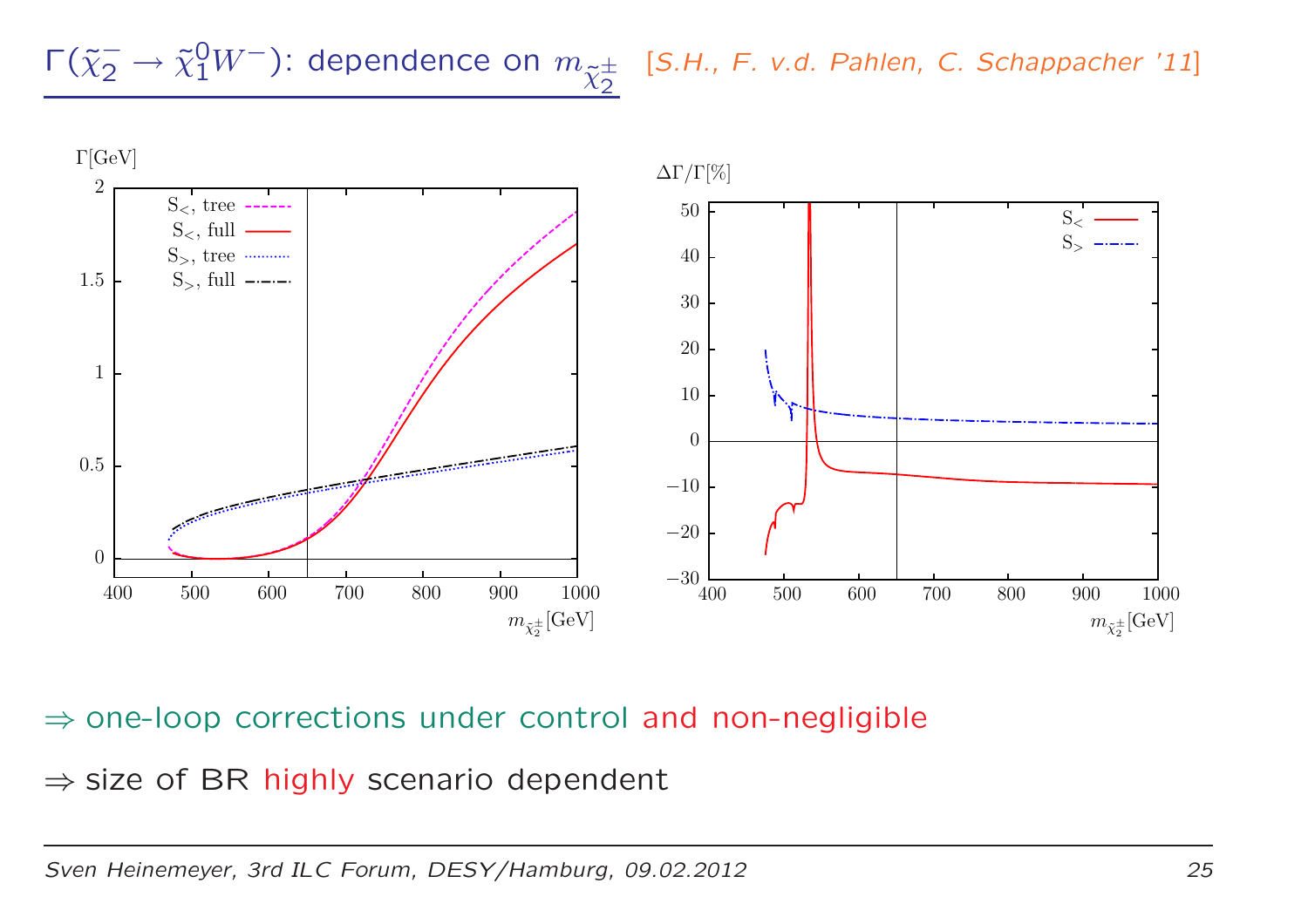$\Gamma(\tilde{\chi}_2^- \to \tilde{\chi}_1^0 W^-)$ : dependence on  $\varphi_{M_1}$  [S.H., F. v.d. Pahlen, C. Schappacher '11]



## $\Rightarrow$  one-loop corrections under control and non-negligible

 $\Rightarrow$  size of BR highly scenario dependent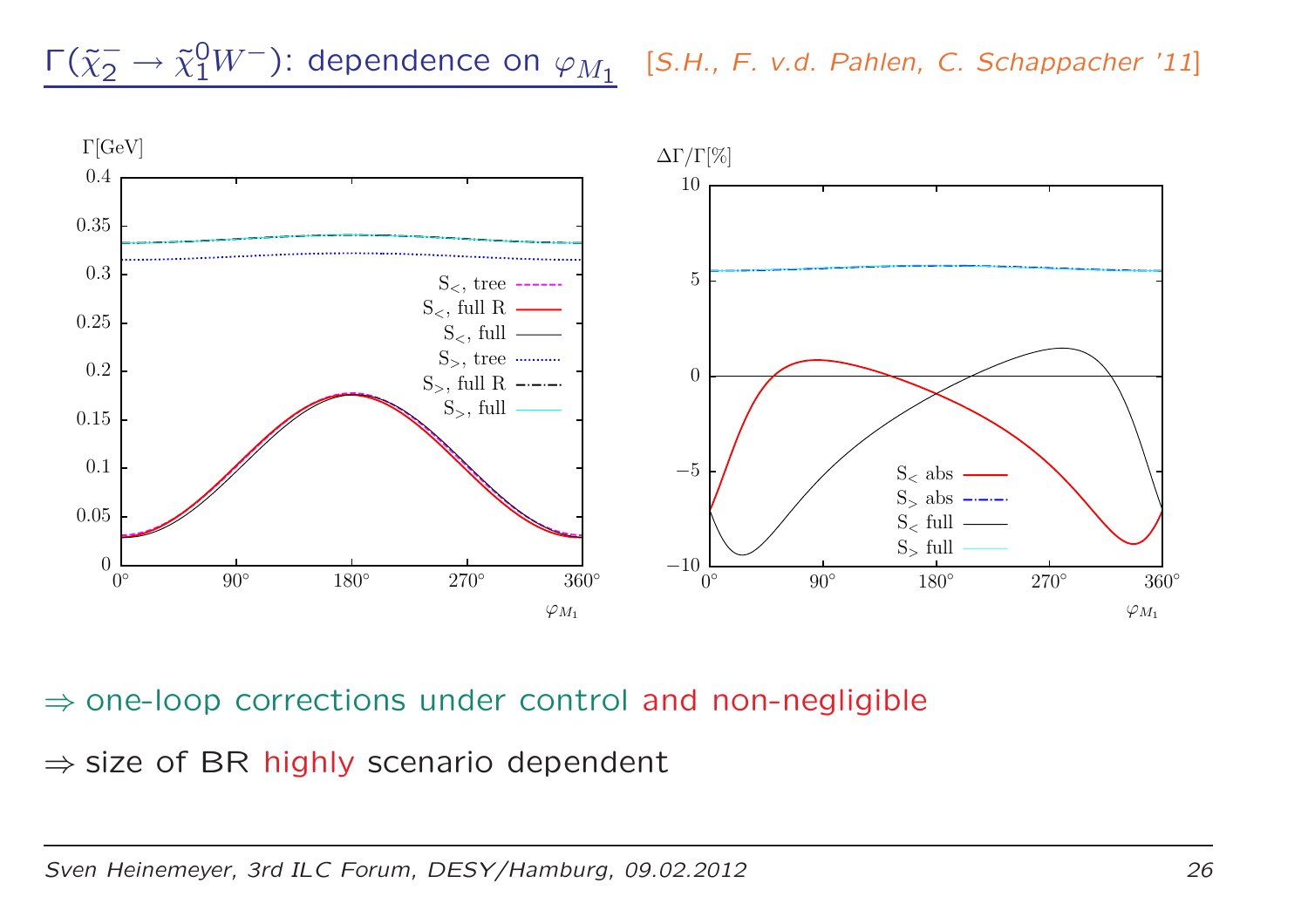## 4. Conclusinos

- Needed: reliable prediction for SUSY decays at the ILCOf special intrest: decays involving Higgs or LSP
- Our work:

Calculation of decay widths and branching ratios

- all two-body decays
- full one-loop (incl. hard QED/QCD radiation)
- in the complex MSSM for arbirtrary parameters<br>reparmalization of the full cMSSMI
- renormalization of the full cMSSM!
- Heavy Stop decays:  $\tilde{t}_2 \rightarrow \tilde{t}_1 h_1$ : ∼  $\sim$  20%,  $\tilde{t}_2 \rightarrow t \tilde{\chi}_1^0$ :  $\sim \pm 10\%$
- Chargino decays:  $\tilde{\chi}^{-}_\mathcal{D}$  $\overline{\chi}_2^- \to \overline{\chi}_1^- h_1$ : ∼ 10%,  $\overline{\chi}_2^- \to \overline{\chi}_1^0 W^-$ : ∼ 10%
- Full corrections must be taken into account in any LC analysis!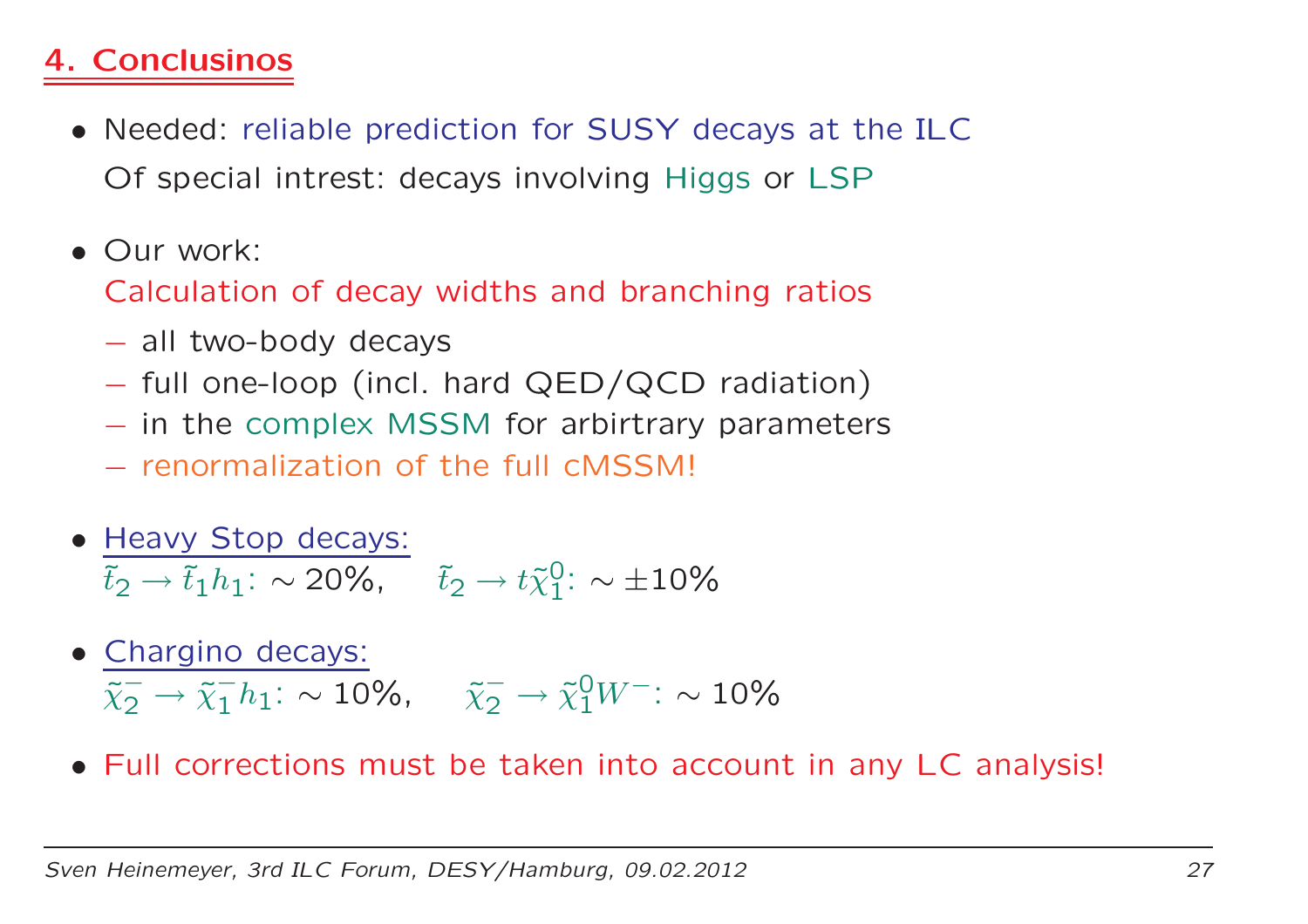## 5. Reminder of GigaZ

 $\Rightarrow$  High-luminosity running at the  $Z$  pole and  $WW$  threshold

⇒ $\Rightarrow \mathcal{O}\left(10^9\right)$   $Z$  bosons

 $\Rightarrow$  many high-precision measurements possible!

Experimental errors of the precision observables:

|                                                              |     | today   Tev./LHC   ILC |     | GigaZ |
|--------------------------------------------------------------|-----|------------------------|-----|-------|
| $\delta$ sin <sup>2</sup> $\theta_{\text{eff}}(\times 10^5)$ | 16  | 16                     |     | 1.3   |
| $\delta M_W$ [MeV]                                           | 23  | 15                     | 10  |       |
| $\delta m_t$ [GeV]                                           | 0.9 | $\sim$ 1               | 0.2 | 0.1   |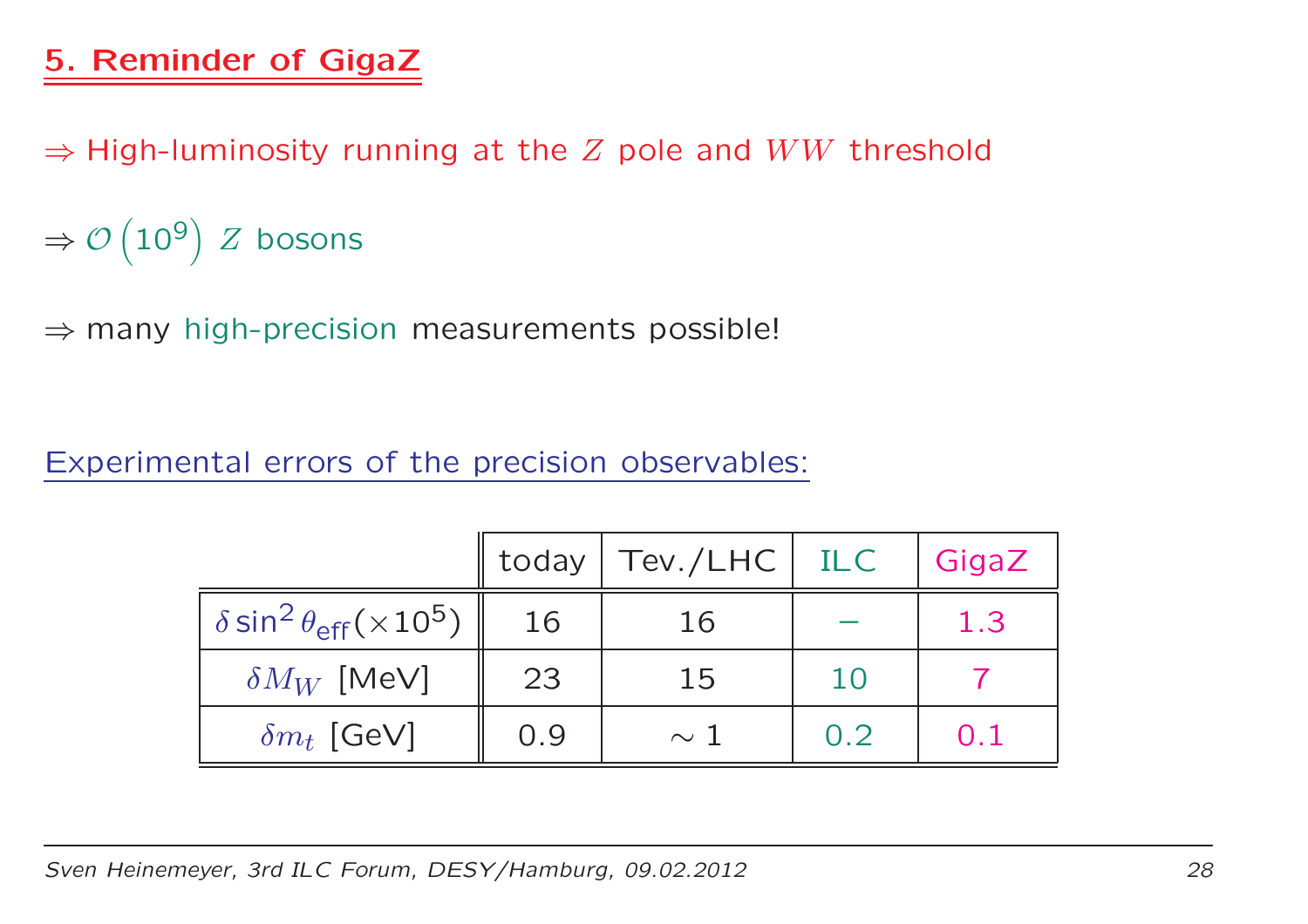# $Gigaz: \Rightarrow$  Improvement in  $M_H$  determination:

[J. Erler, S.H., W. Hollik, G. Weiglein, P. Zerwas '00]



Sven Heinemeyer, 3rd ILC Forum, DESY/Hamburg, 09.02.2012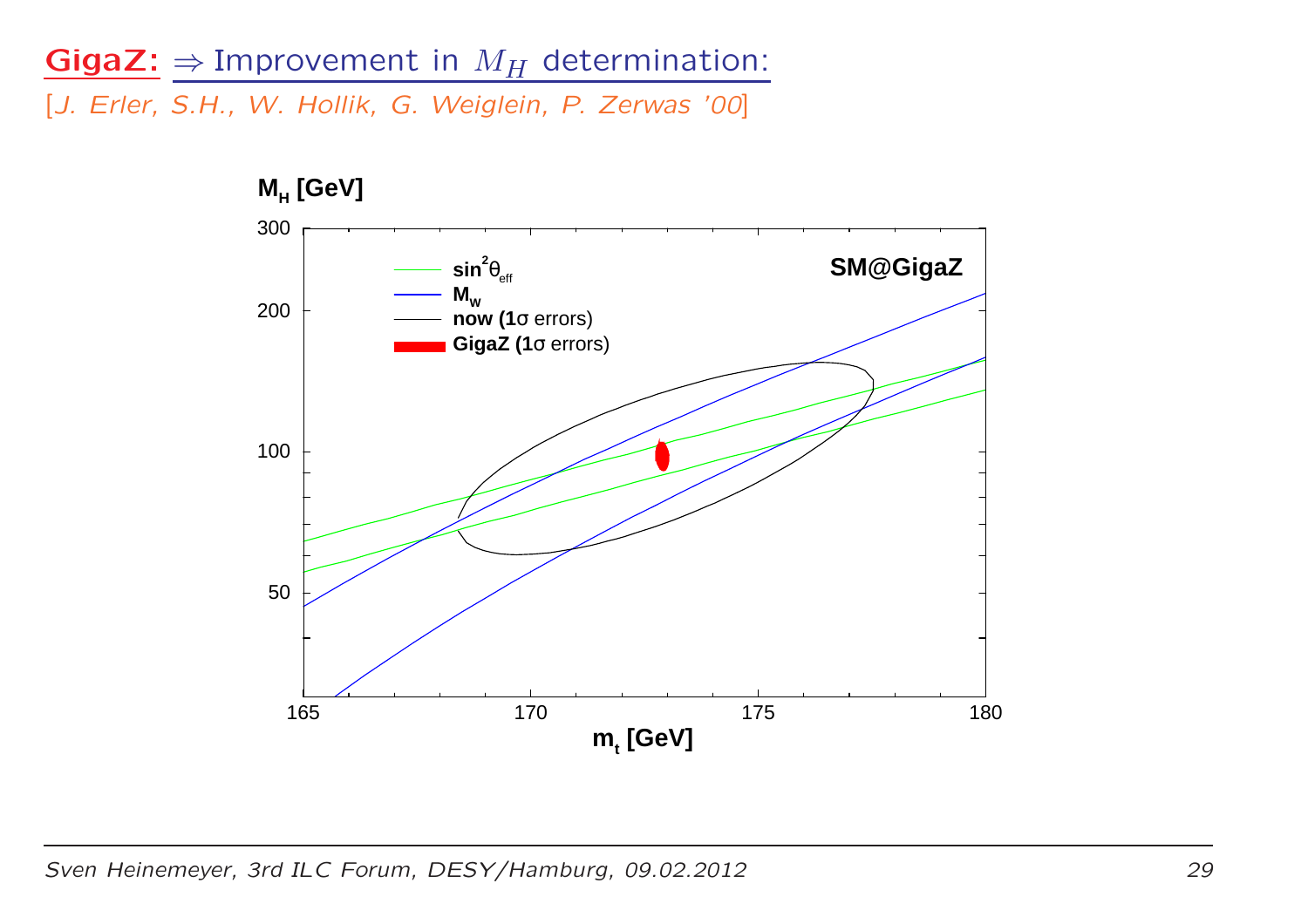Example: Prediction for  $M_W$  and  $\sin^2\theta_{\rm eff}$  in the SM and the MSSM :<br>[S.H., W. Hollik, A. Weber, G. Weiglein '07] [S.H., W. Hollik, A. Weber, G. Weiglein '07]

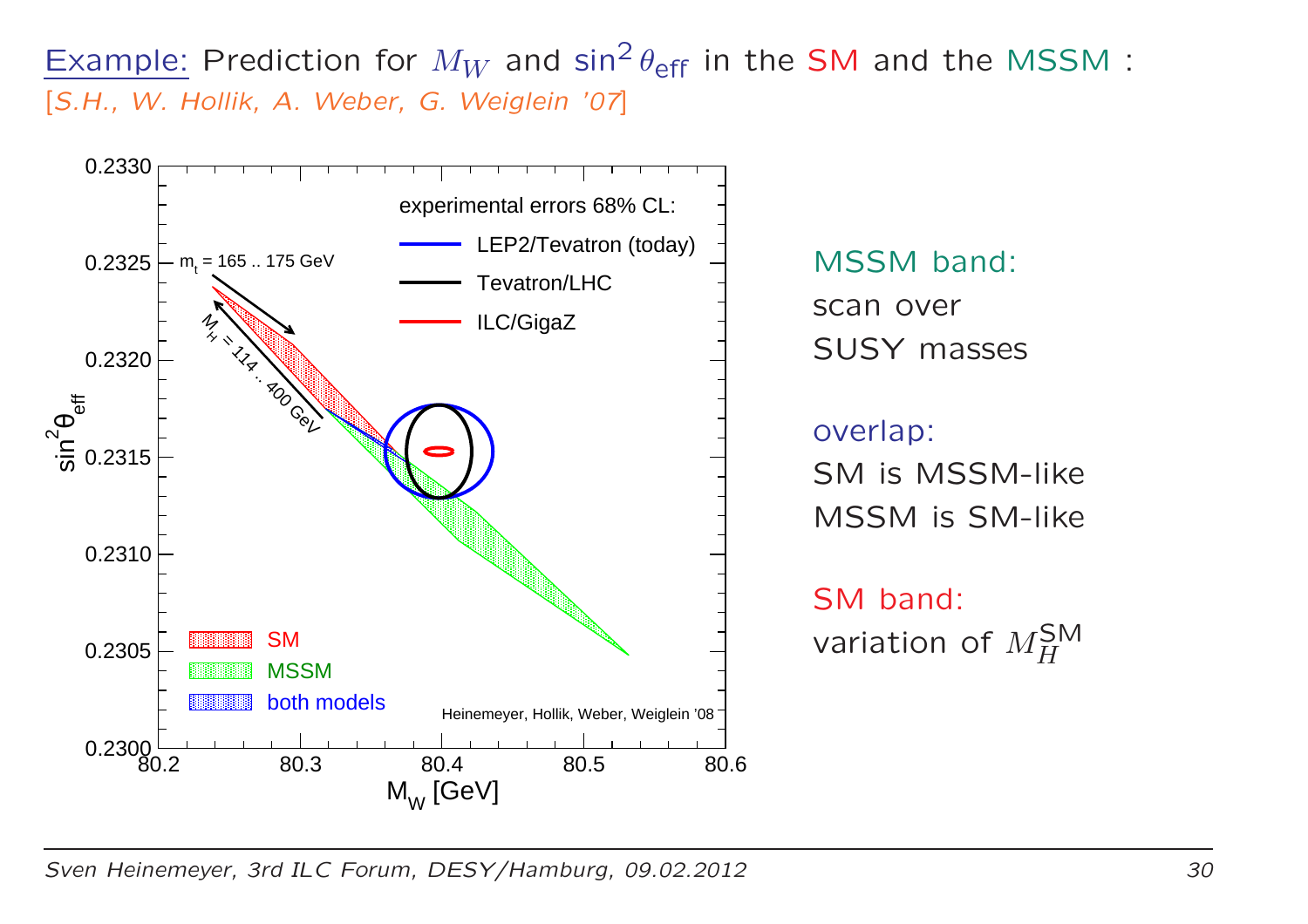Example: Prediction for  $M_W$  and  $\sin^2\theta_{\rm eff}$  in the SM and the MSSM :<br>[S.H., W. Hollik, A. Weber, G. Weiglein '07] [S.H., W. Hollik, A. Weber, G. Weiglein '07]

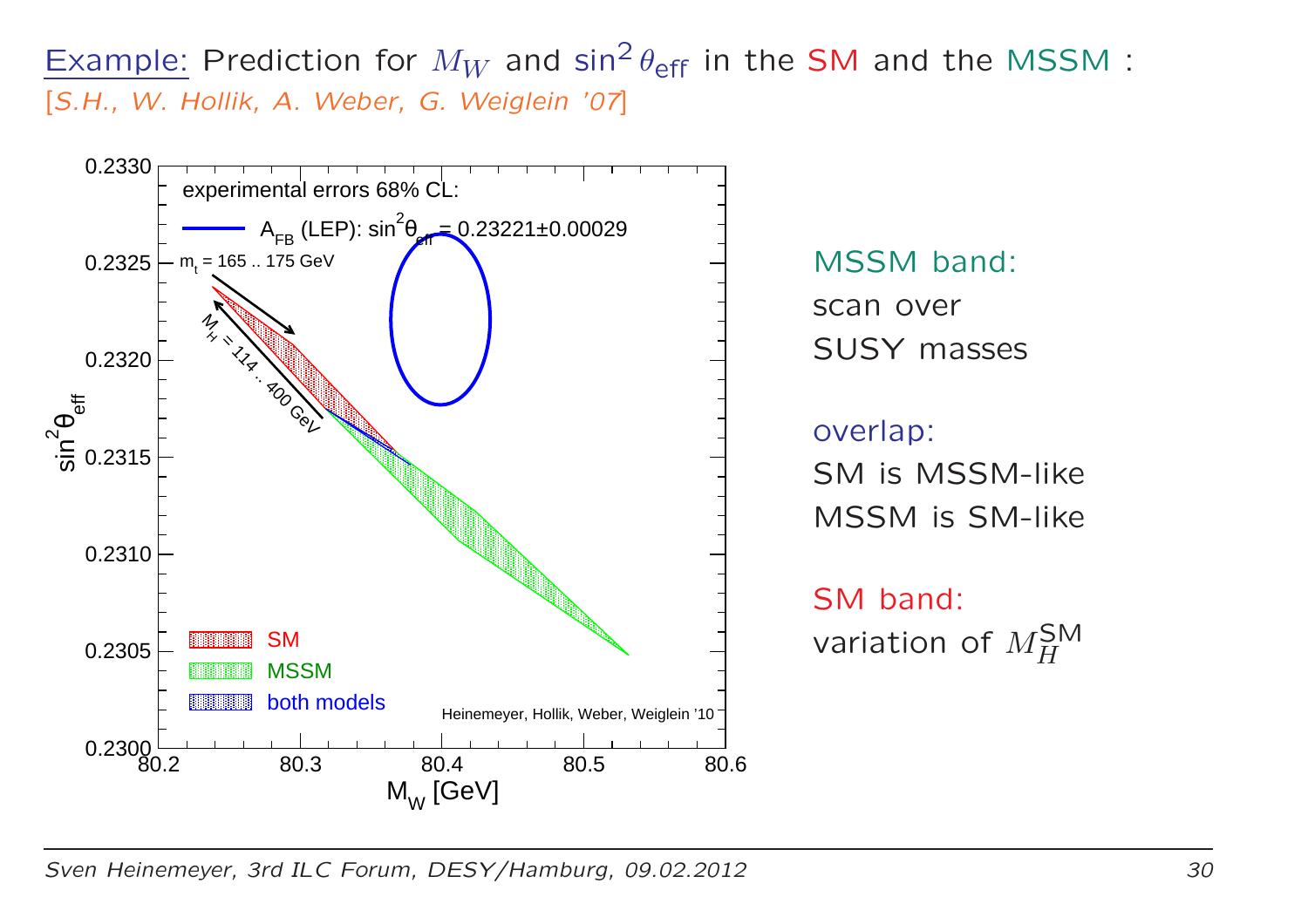Example: Prediction for  $M_W$  and  $\sin^2\theta_{\rm eff}$  in the SM and the MSSM :<br>[S.H., W. Hollik, A. Weber, G. Weiglein '07] [S.H., W. Hollik, A. Weber, G. Weiglein '07]

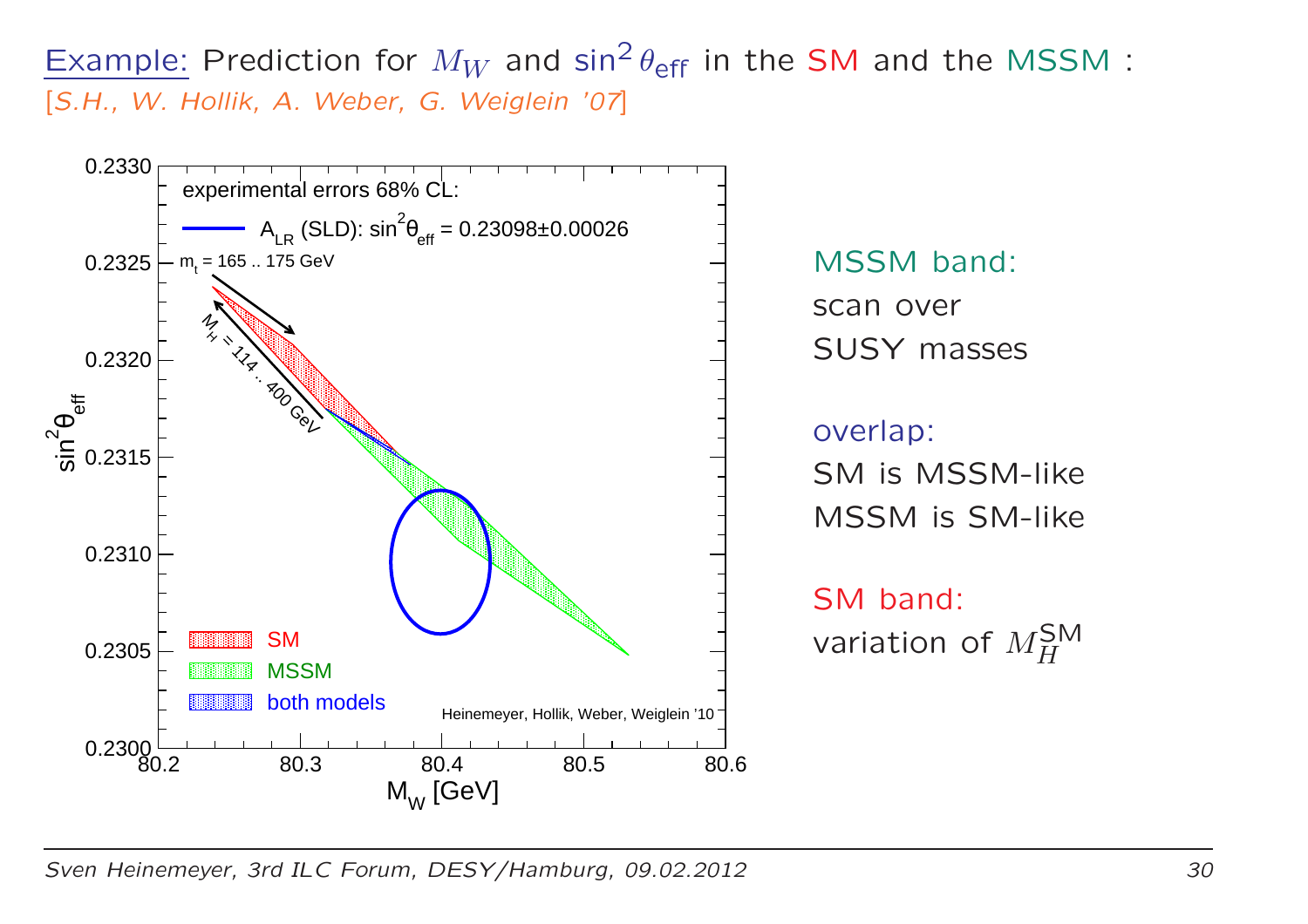

## $\Rightarrow$  the ILC(1000)/GigaZ could detect SUSY directly/indirectly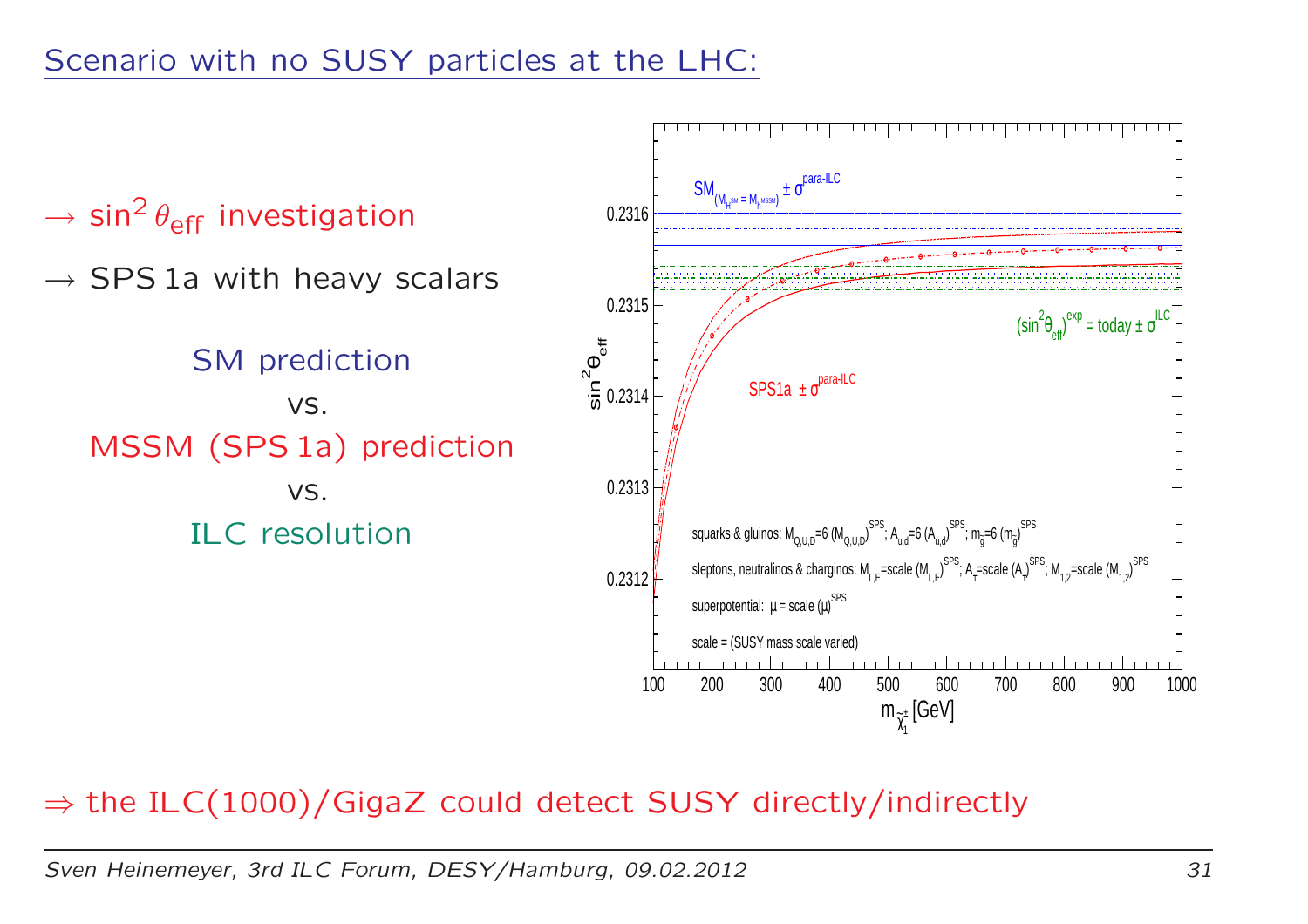The LHC finds only <sup>a</sup> SM-like Higgs and nothing else

**Q:** Do we still need the ILC with GigaZ?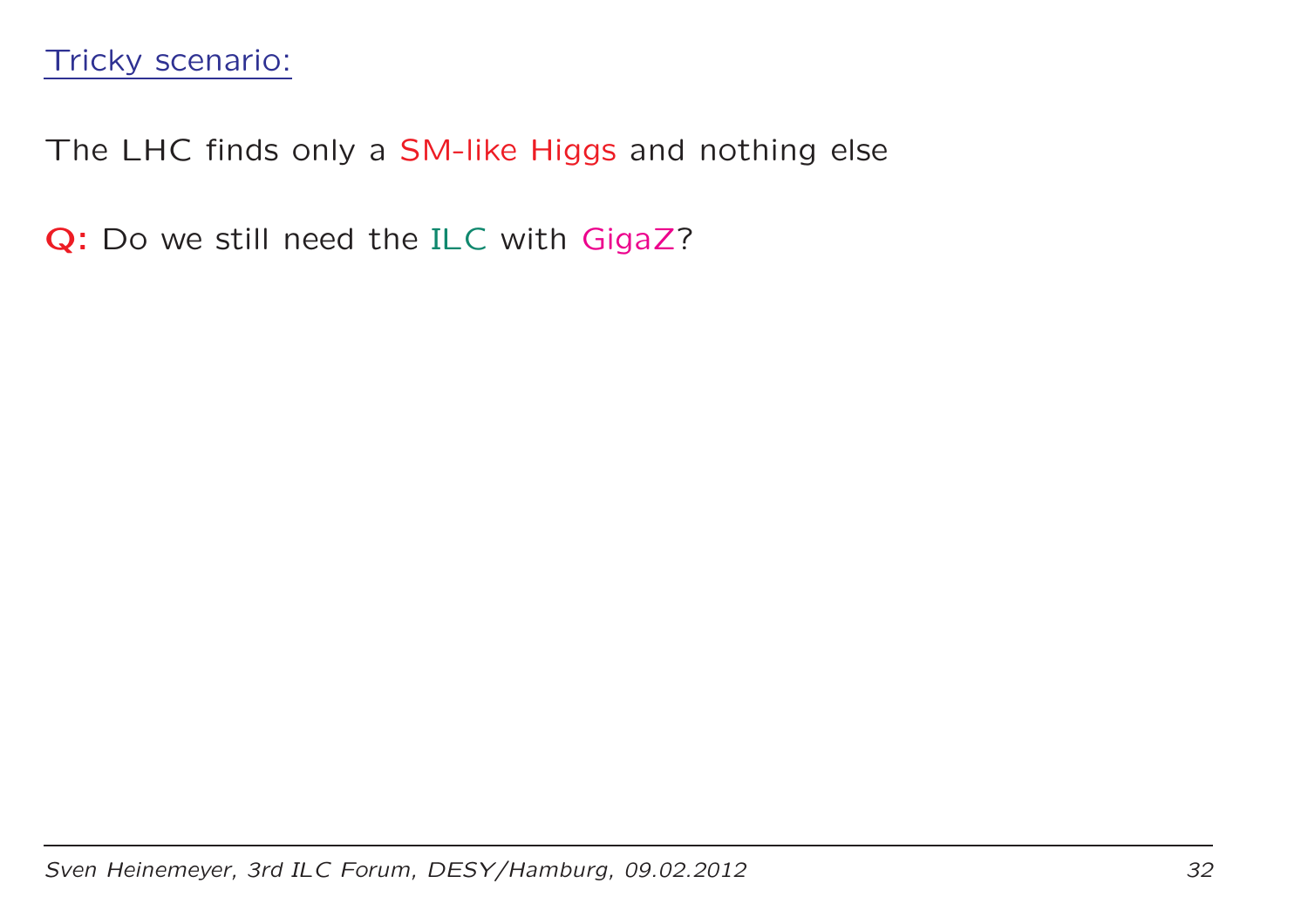The LHC finds only <sup>a</sup> SM-like Higgs and nothing else

**Q:** Do we still need the ILC with GigaZ?

**A:** Of course!